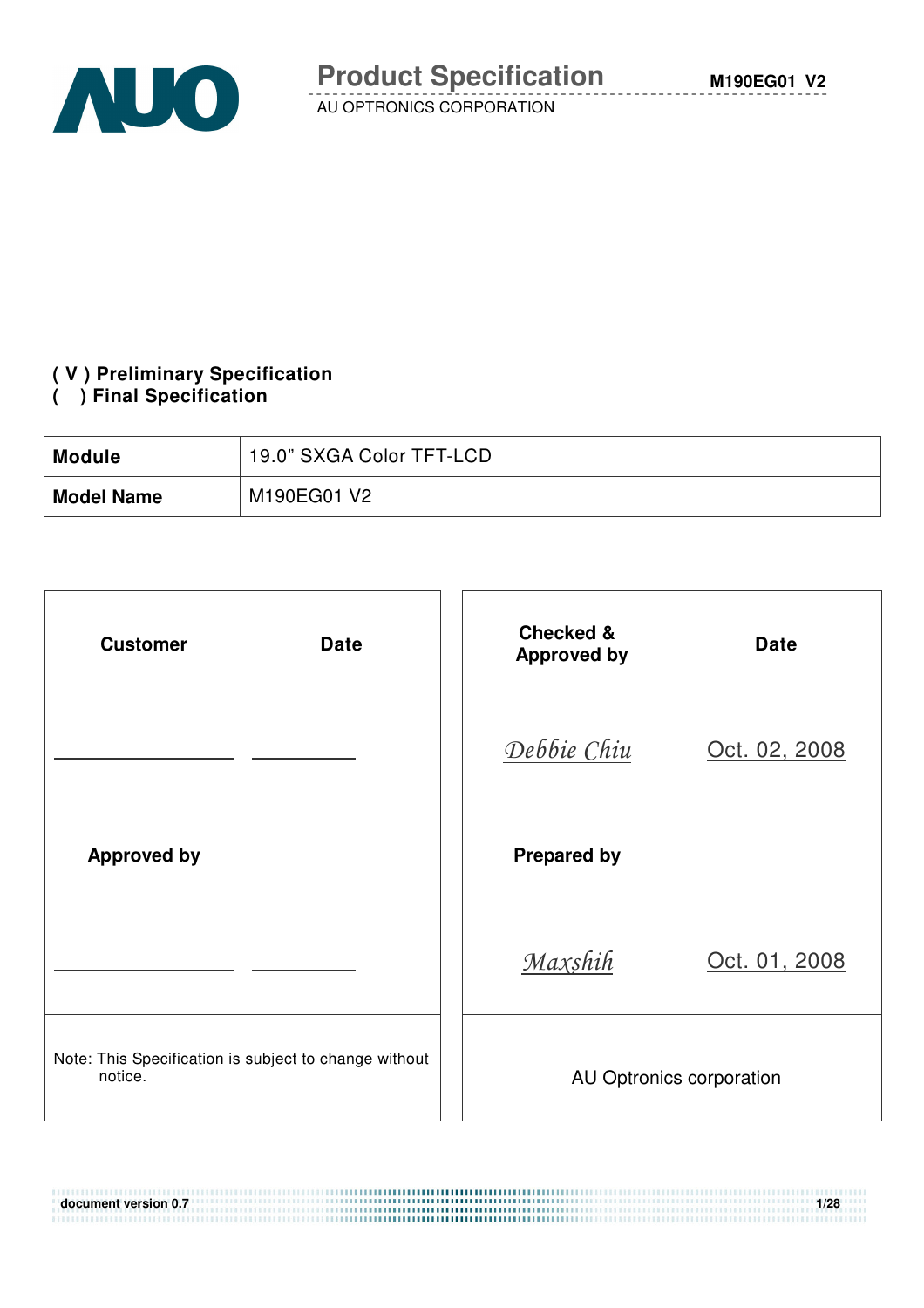

#### **Record of Revision**

| Version & Date   Page  <br><b>Old Description</b> |                  |     | <b>New Description</b>                                                                                 | Remark  |
|---------------------------------------------------|------------------|-----|--------------------------------------------------------------------------------------------------------|---------|
| 0.1                                               | 2008/10/1        | All | First Edition for Customer                                                                             |         |
| 0.2                                               | 2008/10/15 27,28 |     | The outline dimensions of the Use WMF format to make the<br>drawings are blurred.<br>dimensions clear. | Revised |

| document version 0.7 | 2/28 |
|----------------------|------|
|                      |      |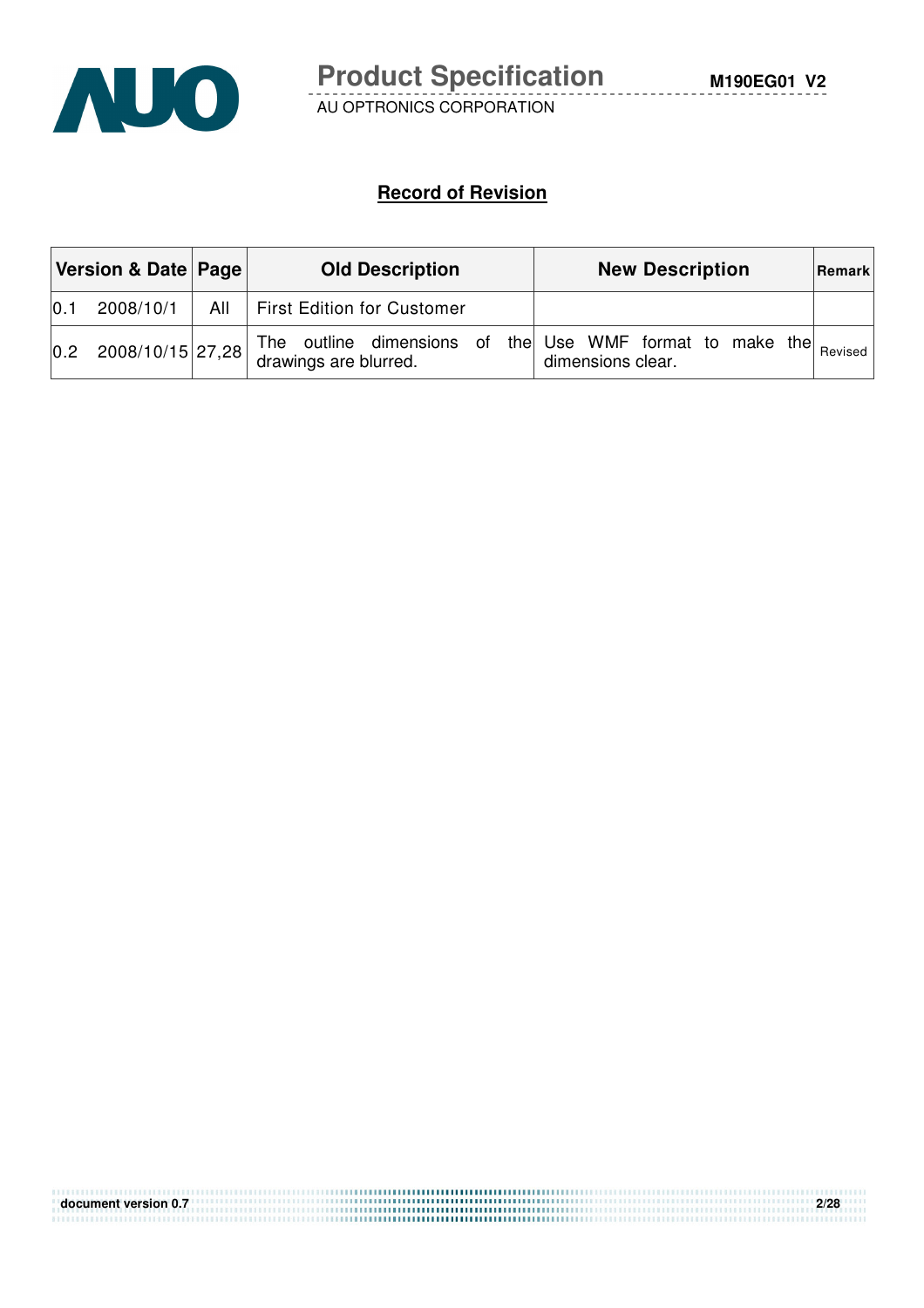

**Product Specification**<br>AU OPTRONICS CORPORATION

 $3/28$ 

# **Contents**

document version 0.7 **and 2.0** and 2.0 and 2.0 and 2.0 and 2.0 and 2.0 and 2.0 and 2.0 and 2.0 and 2.0 and 2.0 and 2.0 and 2.0 and 2.0 and 2.0 and 2.0 and 2.0 and 2.0 and 2.0 and 2.0 and 2.0 and 2.0 and 2.0 and 2.0 and 2.0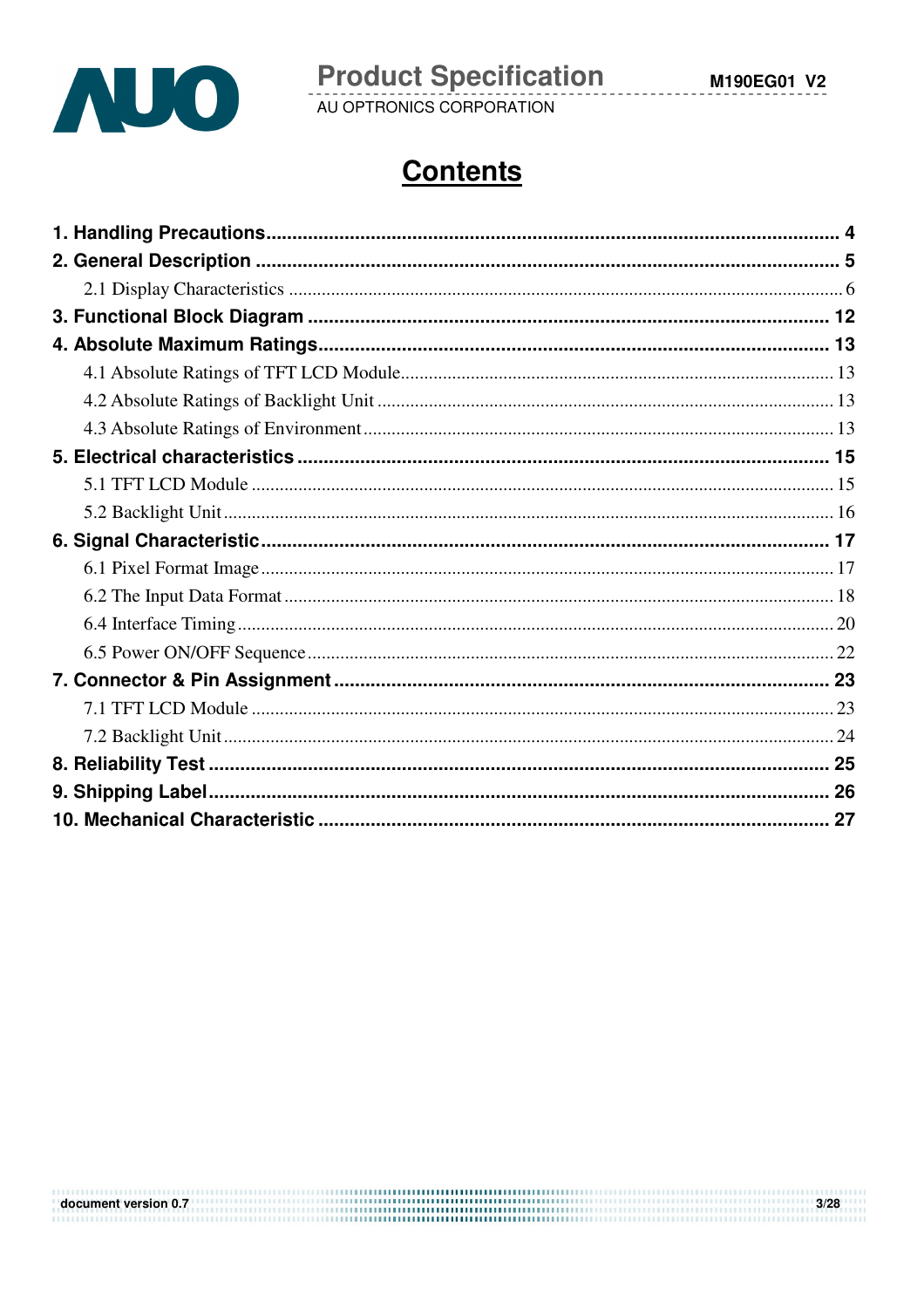

## **1. Handling Precautions**

- 1) Since front polarizer is easily damaged, pay attention not to scratch it.
- 2) Be sure to turn off power supply when inserting or disconnecting from input connector.
- 3) Wipe off water drop immediately. Long contact with water may cause discoloration or spots.
- 4) When the panel surface is soiled, wipe it with absorbent cotton or other soft cloth.
- 5) Since the panel is made of glass, it may break or crack if dropped or bumped on hard surface.
- 6) Since CMOS LSI is used in this module, take care of static electricity and insure human earth when handling.
- 7) Do not open or modify the Module Assembly.
- 8) Do not press the reflector sheet at the back of the module to any directions.
- 9) In case if a Module has to be put back into the packing container slot after once it was taken out from the container, do not press the center of the CCFL reflector edge. Instead, press at the far ends of the CCFL Reflector edge softly. Otherwise the TFT Module may be damaged.
- 10) At the insertion or removal of the Signal Interface Connector, be sure not to rotate nor tilt the Interface Connector of the TFT Module.
- 11) After installation of the TFT Module into an enclosure, do not twist nor bend the TFT Module even momentary. At designing the enclosure, it should be taken into consideration that no bending/twisting forces are applied to the TFT Module from outside. Otherwise the TFT Module may be damaged.
- 12) Cold cathode fluorescent lamp in LCD contains a small amount of mercury. Please follow local ordinances or regulations for disposal.
- 13) Small amount of materials having no flammability grade is used in the LCD module. The LCD module should be supplied by power complied with requirements of Limited Power Source (IEC60950 or UL1950), or be applied exemption.
- 14) The LCD module is designed so that the CCFL in it is supplied by Limited Current Circuit (IEC60950 or UL1950). Do not connect the CCFL in Hazardous Voltage Circuit.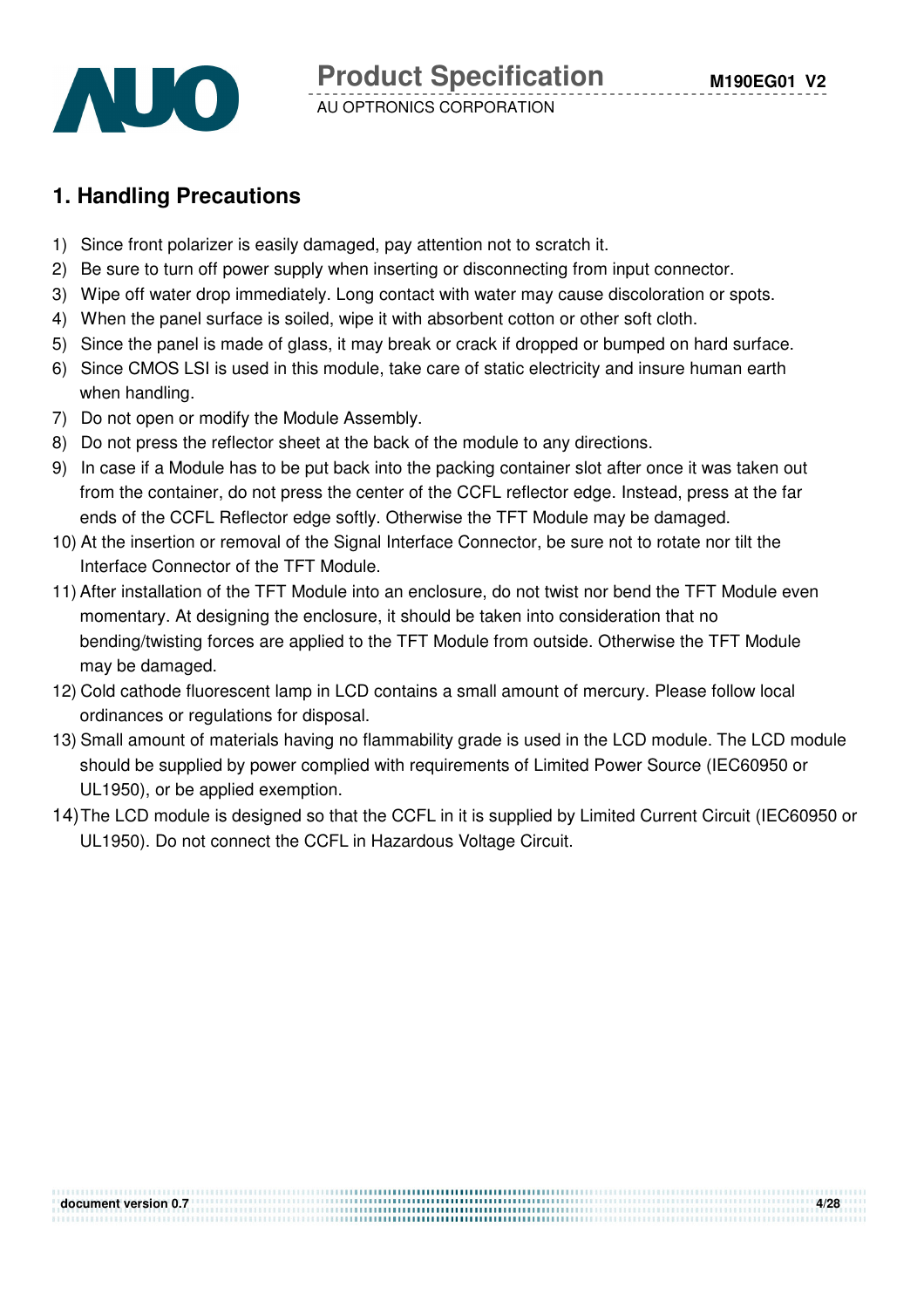AUO

AU OPTRONICS CORPORATION

# **2. General Description**

M190EG01 V2 is a Color Active Matrix Liquid Crystal Display composed of a TFT-LCD panel, a driver circuit, and backlight system. The screen format is intended to support the SXGA (1280(H) x 1024(V)) screen and 16.2M colors 8-bits(6-bits+HiFRC). All input signals are LVDS interface compatible. Inverter card of backlight is not included. M190EG01 V2 is designed for a display unit of personal computer.

| document version 0.7 | 5/28 |
|----------------------|------|
|                      |      |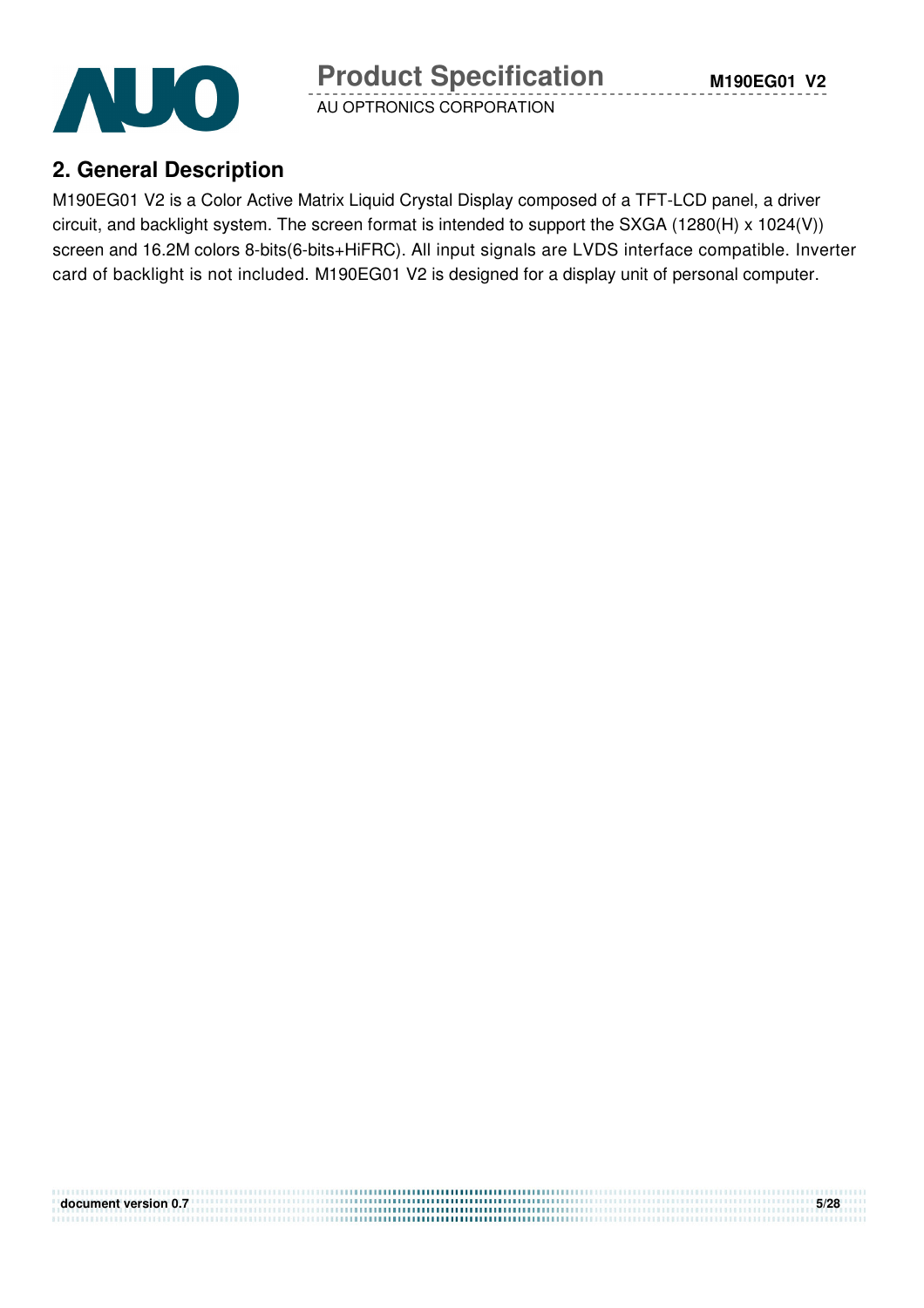

**M190EG01 V2**



AU OPTRONICS CORPORATION

# **2.1 Display Characteristics**

The following items are characteristics summary on the table under 25  $\degree$ C condition:

| <b>Items</b>                                                     | <b>Unit</b>                       | <b>Specifications</b>                           |
|------------------------------------------------------------------|-----------------------------------|-------------------------------------------------|
| Screen Diagonal                                                  | [mm]                              | 482.6 (19.0")                                   |
| <b>Active Area</b>                                               | [mm]                              | 376.32 (H) x 301.056 (V)                        |
| Pixels H x V                                                     |                                   | 1280(x3) x 1024                                 |
| <b>Pixel Pitch</b>                                               | [mm]                              | 0.294 (per one triad) $\times$ 0.294            |
| Pixel Arrangement                                                |                                   | R.G.B. Vertical Stripe                          |
| Display Mode                                                     |                                   | Normally Black                                  |
| <b>White Luminance</b>                                           | $\lceil cd/m^2 \rceil$            | 300 (center, Typ) @ 7.5mA                       |
| <b>Contrast Ratio</b>                                            |                                   | 1300 : 1 (Typ)                                  |
| Optical ResponseTime                                             | [msec]                            | 8ms GTG (Avg. Typ.); 20 ms(Typ, on/off)         |
| Nominal Input Voltage VDD                                        | [Volt]                            | $+5.0V$                                         |
| <b>Power Consumption</b>                                         | [Watt]                            | 28 W (Typ)<br>(w/o Inverter, All white pattern) |
| Weight                                                           | [Grams]                           | 2500 (Typ); 2700 (Max)                          |
| Physical Size (H x V x D)                                        | [mm]                              | 396 (H) x 324 (V) x 17.5 (D) (Typ)              |
| <b>Electrical Interface</b>                                      |                                   | Dual channel LVDS                               |
| <b>Surface Treatment</b>                                         |                                   | Hard-coating (3H), Non-Glare treatment          |
| <b>Support Color</b>                                             |                                   | 16.2M colors 8-bits (6-bits+HiFRC)              |
| <b>Temperature Range</b><br>Operating<br>Storage (Non-Operating) | $\lceil{^{\circ}C}\rceil$<br>[°C] | 0 to $+50$<br>$-20$ to $+60$                    |
| RoHS Compliance                                                  |                                   | RoHS Compliance                                 |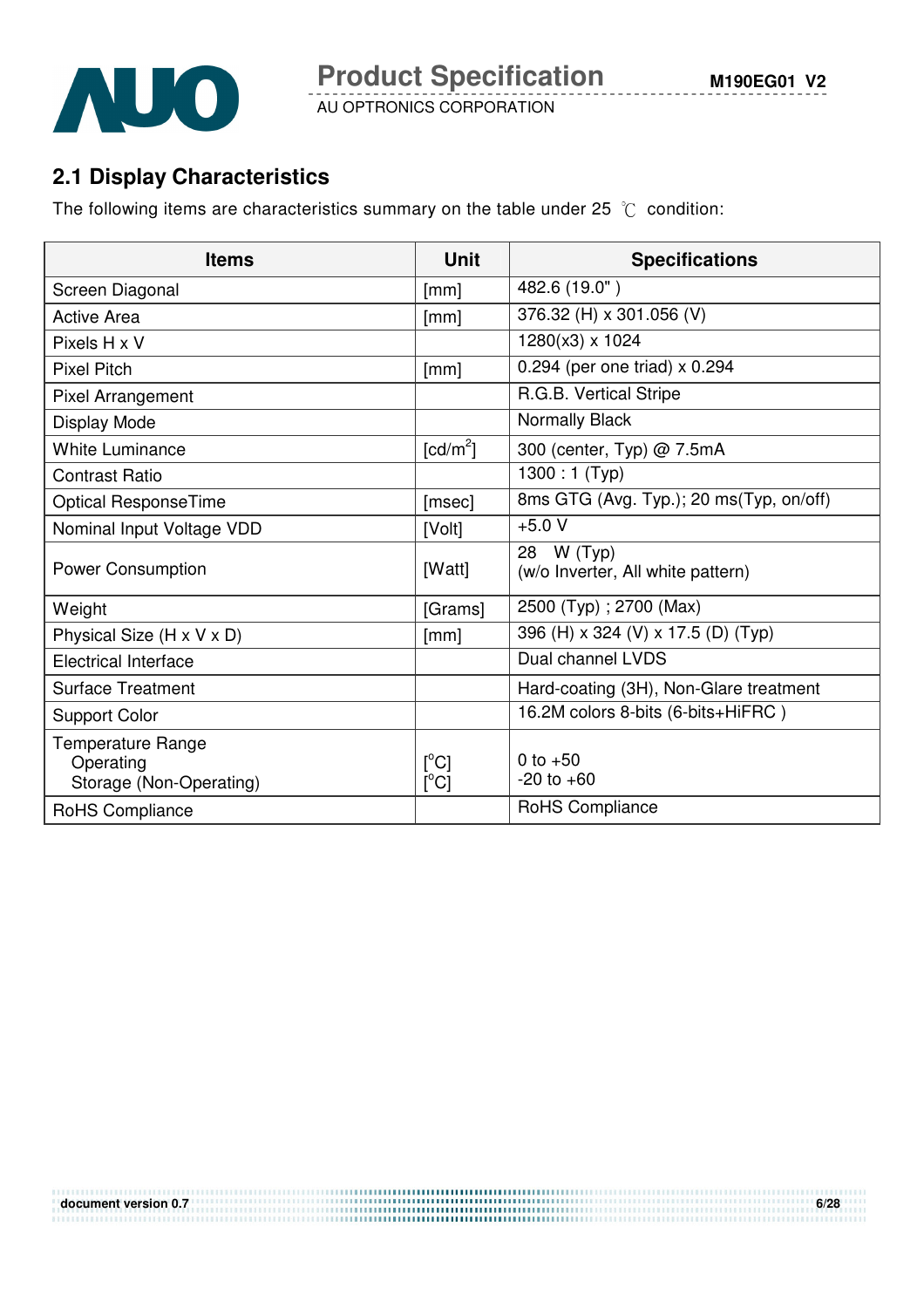

# **2.2 Optical Characteristics**

The optical characteristics are measured under stable conditions at  $25^{\circ}$  (Room Temperature):

| Item                                          | <b>Unit</b>          | <b>Conditions</b>       |                   | Min.                     | Typ.                     | Max.                     | <b>Note</b>    |  |
|-----------------------------------------------|----------------------|-------------------------|-------------------|--------------------------|--------------------------|--------------------------|----------------|--|
| <b>Viewing Angle</b>                          | [degree]             | Horizontal<br>$CR = 10$ | (Right)<br>(Left) | 75<br>75                 | 89<br>89                 |                          | $\mathbf{1}$   |  |
|                                               |                      | Vertical<br>$CR = 10$   | (Up)<br>(Down)    | 75<br>75                 | 89<br>89                 |                          |                |  |
| <b>Luminance Uniformity</b>                   | $[\%]$               | 9 Points                |                   | 75                       | 80                       | $\overline{\phantom{a}}$ | 2, 3           |  |
|                                               |                      | Rising                  |                   |                          | 15                       | 25                       | 4,6            |  |
|                                               |                      | Falling                 |                   |                          | 5                        | 15                       | 4,6            |  |
| Response time                                 | [msec]               | $Rising + Falling$      |                   |                          | 20                       | 40                       | 4,6            |  |
|                                               |                      | Grey to Grey (Avg.)     |                   | $\overline{\phantom{0}}$ | 8                        | 16                       | 4,6            |  |
|                                               |                      | Red x                   |                   | 0.617                    | 0.647                    | 0.677                    |                |  |
|                                               |                      | Red y                   |                   | 0.31                     | 0.34                     | 0.37                     |                |  |
|                                               |                      | Green x                 |                   | 0.263                    | 0.293                    | 0.323                    |                |  |
| Color / Chromaticity<br>Coordinates           |                      | Green y                 |                   | 0.571                    | 0.601                    | 0.641                    | $\overline{4}$ |  |
| (CIE 1931)                                    |                      | Blue x                  |                   | 0.112                    | 0.142                    | 0.172                    |                |  |
|                                               |                      | Blue y                  |                   | 0.037                    | 0.067                    | 0.099                    |                |  |
|                                               |                      | White x                 |                   | 0.283                    | 0.313                    | 0.34                     |                |  |
|                                               |                      | White y                 |                   | 0.299                    | 0.329                    | 0.359                    |                |  |
| <b>White Luminance</b><br>$(At CCFL = 7.5mA)$ | [cd/m <sup>2</sup> ] |                         |                   | 240                      | 300                      | $\overline{a}$           | $\overline{4}$ |  |
| <b>Contrast Ratio</b>                         |                      |                         |                   | 1000                     | 1300                     | $\overline{\phantom{a}}$ | $\overline{4}$ |  |
| Cross Talk (At 75Hz)                          | $[\%]$               |                         |                   | $\overline{a}$           | $\overline{\phantom{0}}$ | 1.5                      | 5              |  |
| Flicker                                       | [dB]                 |                         |                   |                          |                          | $-20$                    | $\overline{7}$ |  |

Optical Equipment: BM-5A, PR880, SR3, CS1000 or equivalent.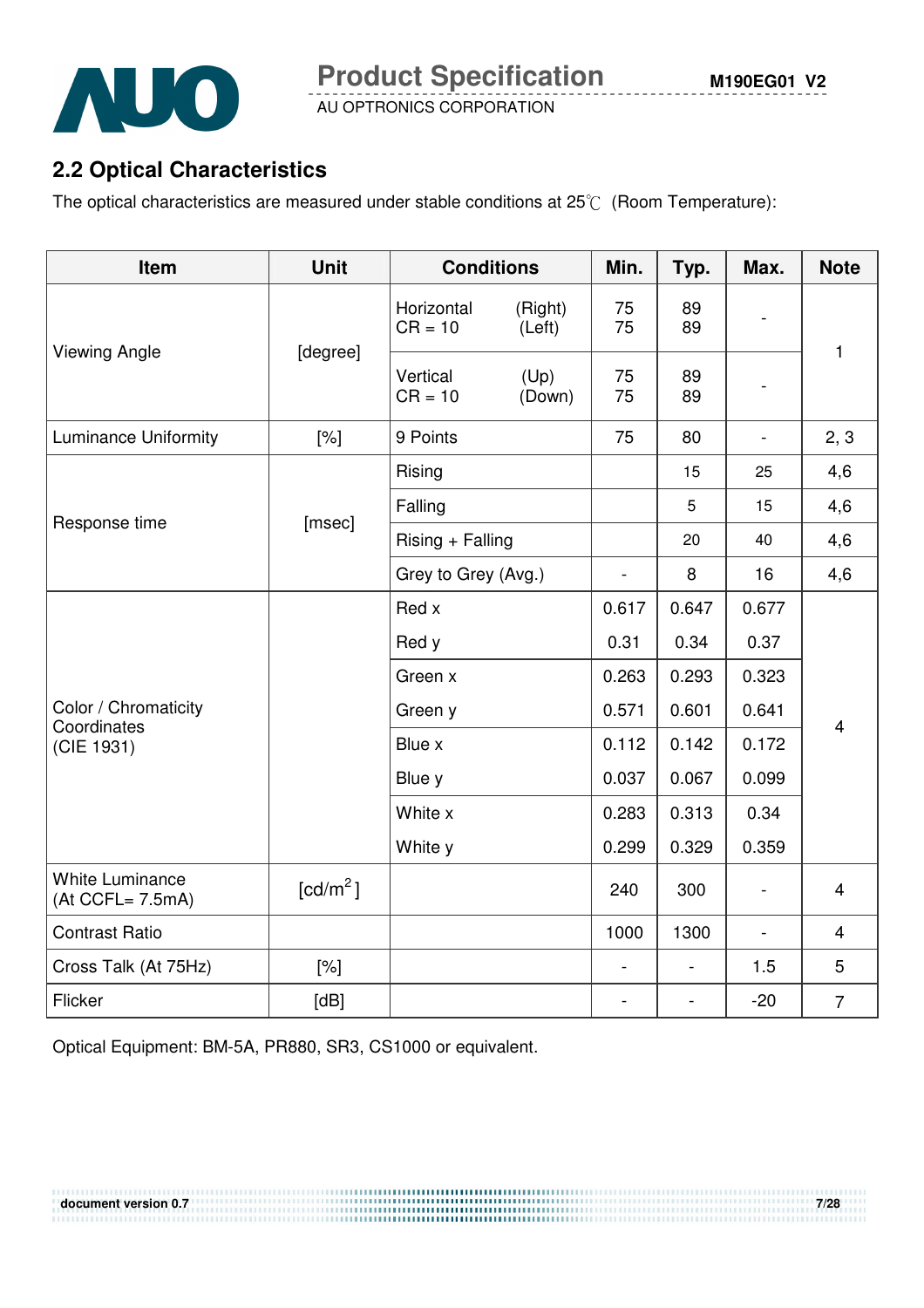



Note 1: Definition of viewing angle

Viewing angle is the measurement of contrast ratio  $\geq$  10, at the screen center, over a 180° horizontal and 180° vertical range (off-normal viewing angles). The 180° viewing angle range is broken down as follows; 90° ( $\theta$ ) horizontal left and right and 90° ( $\Phi$ ) vertical, high (up) and low (down). The

measurement direction is typically perpendicular to the display surface with the screen rotated about its center to develop the desired measurement viewing angle.



Note 2: 9 points position



Note 3: The luminance uniformity of 9 points is defined by dividing the maximum luminance values by the minimum test point luminance

$$
\delta_{W9} = \frac{\text{Minimum Luminance of 9 points}}{\text{Maximum Luminance of 9 points}}
$$
\ndocument version 0.7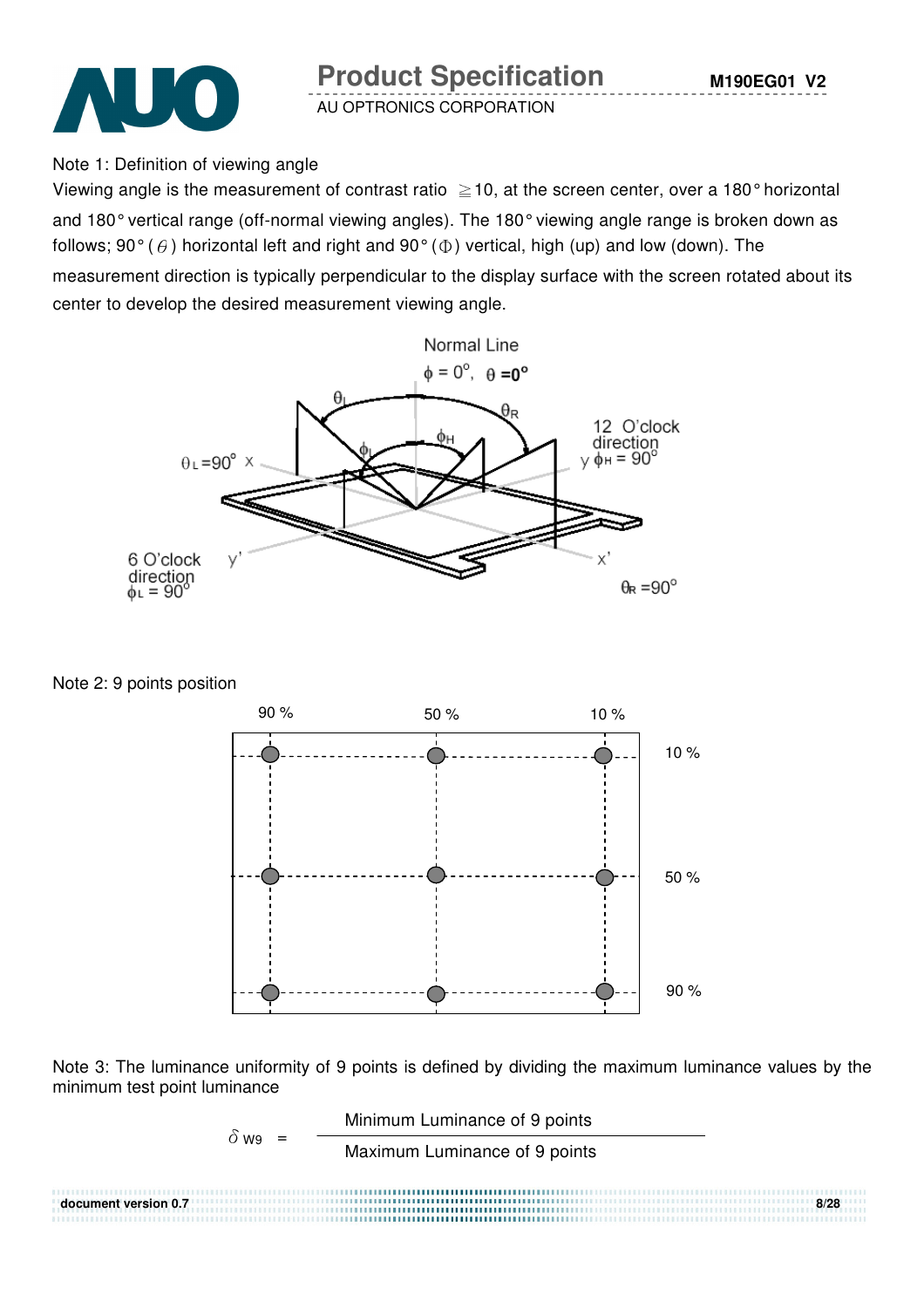

#### Note 4: Measurement method

The LCD module should be stabilized at given temperature for 30 minutes to avoid abrupt temperature change during measuring. In order to stabilize the luminance, the measurement should be executed after lighting Backlight for 30 minutes in a stable, windless and dark room.



Note 5: Definition of Cross Talk (CT)  $CT = | YB - YA | / YA \times 100 (%)$ 

#### **Where**

YA = Luminance of measured location without gray level 0 pattern (cd/m2)

 $YB =$  Luminance of measured location with gray level 0 pattern (cd/m2)

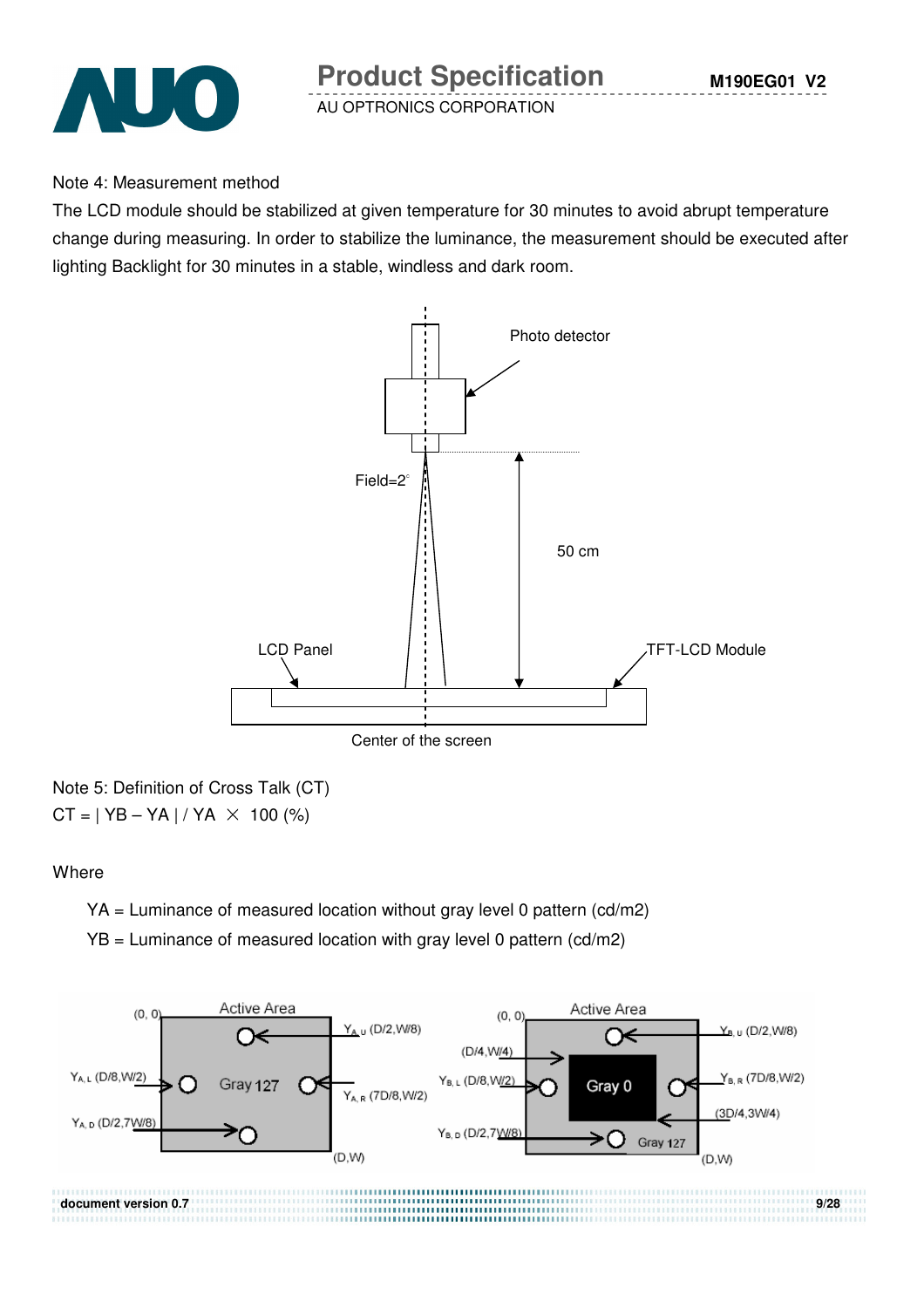

#### Note 6: Definition of response time:



#### Algorithm:

 $|\text{Level A - Level B}| \ge 16$  then the average of Grey-to-Grey response time is 8ms. (F= 60 Hz).

 $Tr_R(rising time; from "All Black" to "All White") + Tr_F(Falling time; from "All White" to "All Black") = 20ms(typ).$ 

| document version 0.7 | 10/28 |
|----------------------|-------|
|                      |       |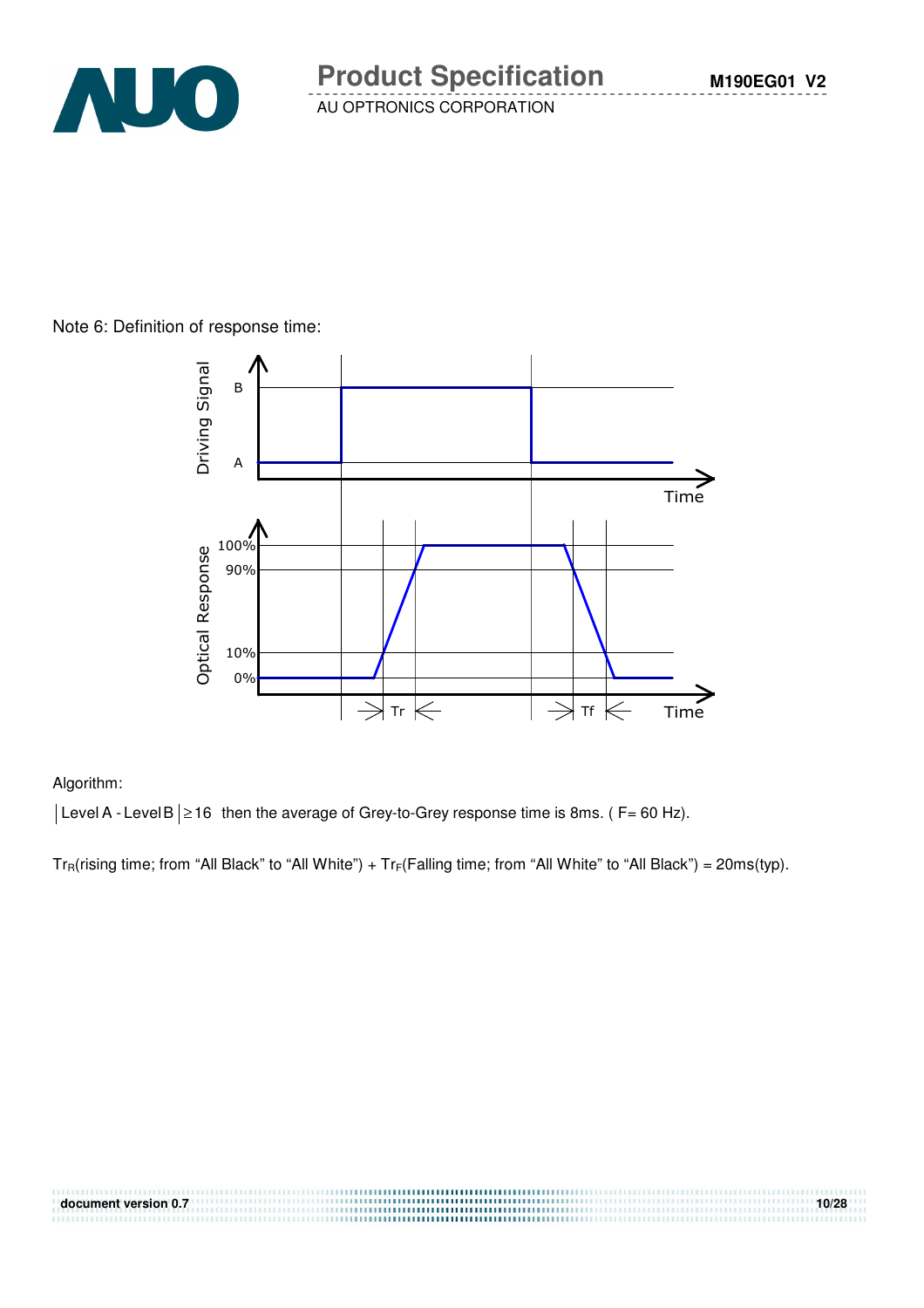

Note 7: Subchecker Pattern



Method: Record dBV & DC value with (WESTAR)TRD-100



Flicker (dB) =  $20 \log \frac{1000 \text{ GeV}}{DC}$  Level Flicker (dB) =  $20 \log \frac{\text{AC Level(at 30 Hz)}}{\text{DG L}}$ 

| document version 0.7 | 11/28 |
|----------------------|-------|
|                      |       |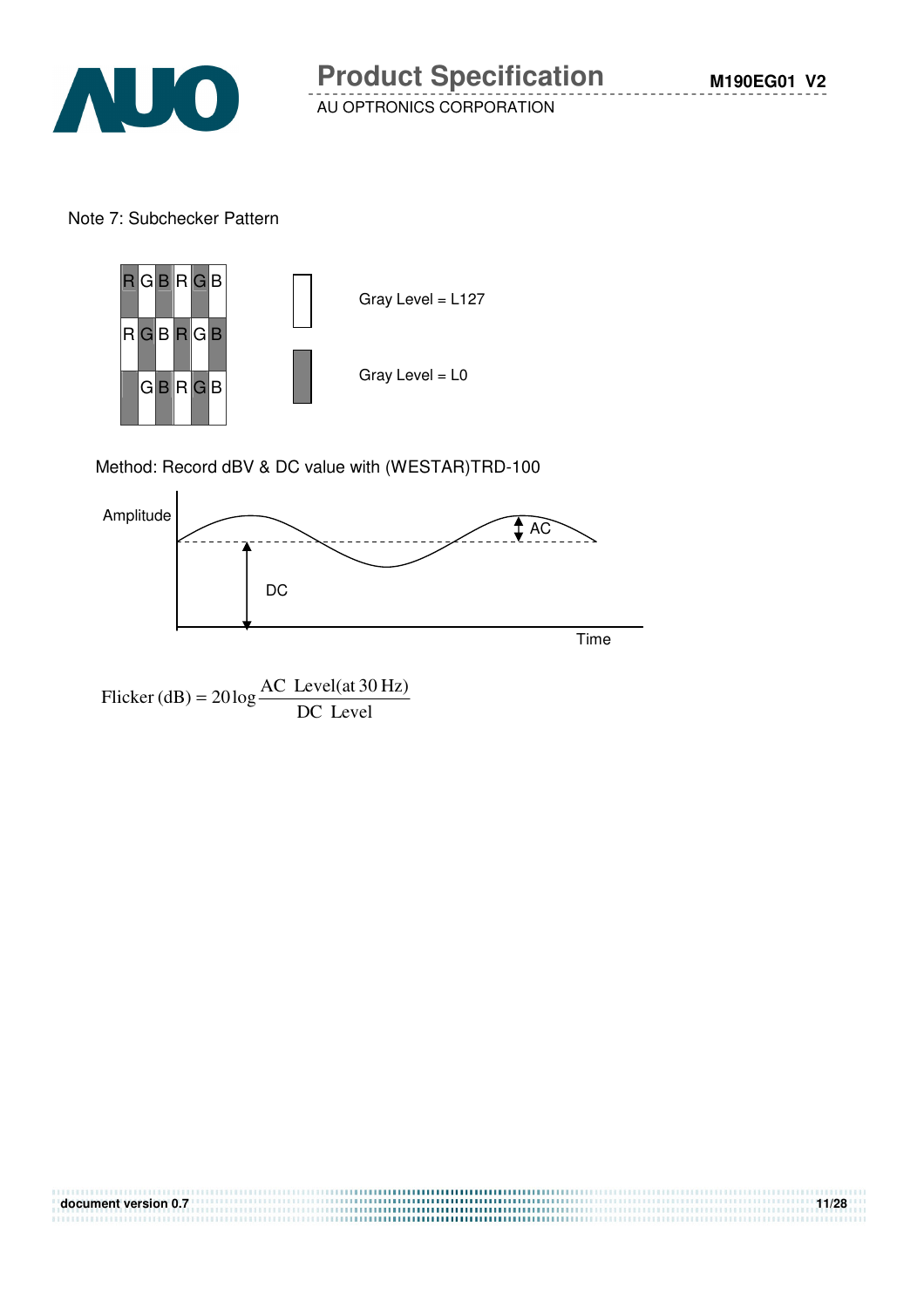

**M190EG01 V2**

AU OPTRONICS CORPORATION

# **3. Functional Block Diagram**

The following diagram shows the functional block of the 19.0 inches Color TFT-LCD Module:



**document version 0.7 12/28**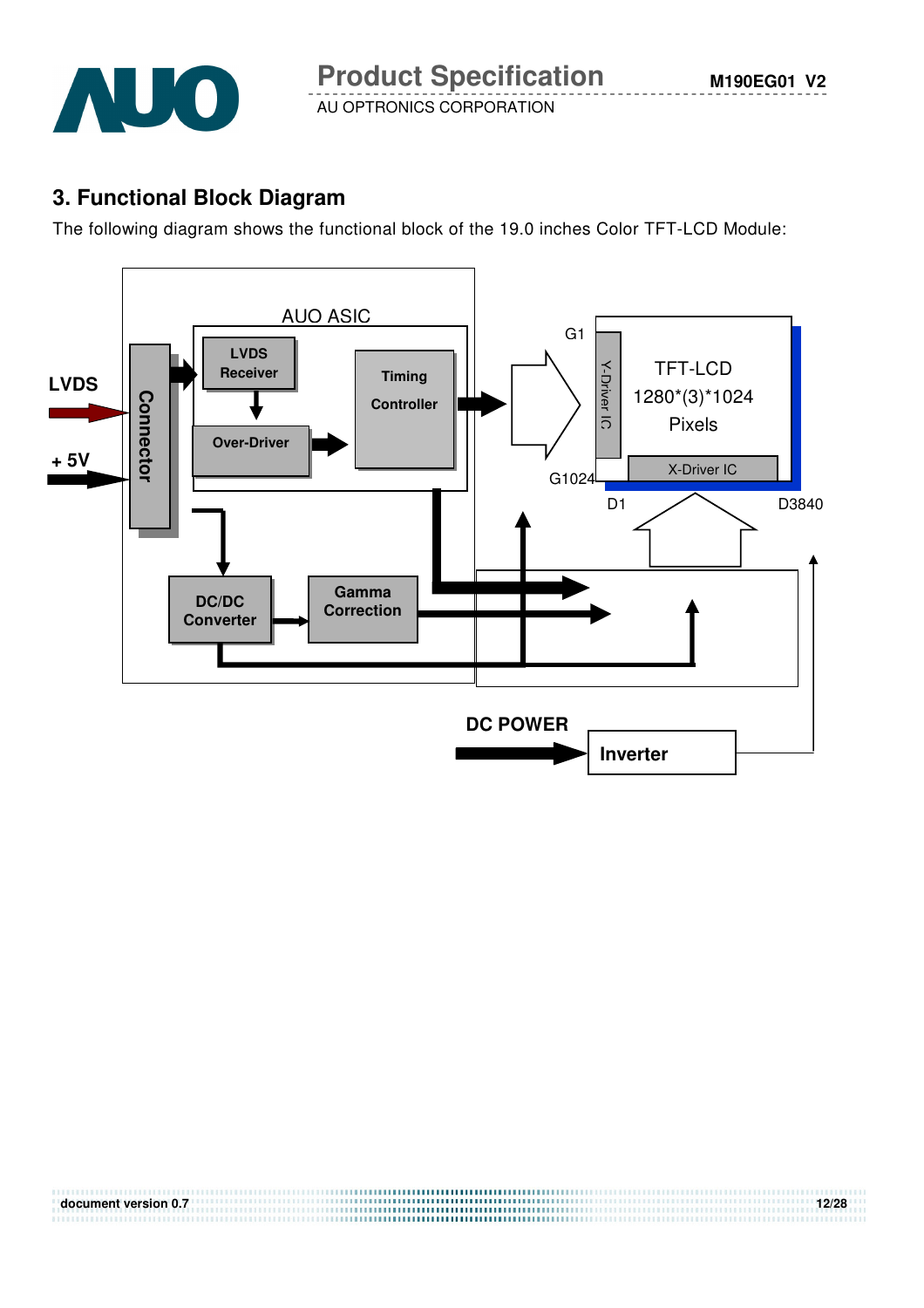

### **4. Absolute Maximum Ratings**

Absolute maximum ratings of the module is as following:

#### **4.1 Absolute Ratings of TFT LCD Module**

| ltem                       | <b>Symbol</b> | Min. | Max. | Unit   | <b>Conditions</b> |
|----------------------------|---------------|------|------|--------|-------------------|
| Logic/LCD Drive<br>Voltage | VDD           | -0.3 | +6   | [Volt] | Note 1, 2         |

### **4.2 Absolute Ratings of Backlight Unit**

| <b>Item</b>         | <b>Symbol</b> | Min.           | Max. | Unit       | <b>Conditions</b> |
|---------------------|---------------|----------------|------|------------|-------------------|
| <b>CCFL Current</b> | <b>ICFL</b>   | $\blacksquare$ |      | $[mA]$ rms | Note 1, 2         |

# **4.3 Absolute Ratings of Environment**

| <b>Item</b>                  | Symbol     | Min.  | Max.  | Unit                       | <b>Conditions</b> |
|------------------------------|------------|-------|-------|----------------------------|-------------------|
| <b>Operating Temperature</b> | TOP        |       | $+50$ | $\mathop{\rm [^{\circ}Cl}$ |                   |
| <b>Operation Humidity</b>    | <b>HOP</b> | 5     | 90    | [%RH]                      | Note 3            |
| Storage Temperature          | TST        | $-20$ | $+60$ | $\mathop{\rm l}{\rm ^oCl}$ |                   |
| <b>Storage Humidity</b>      | <b>HST</b> | 5     | 90    | [%RH]                      |                   |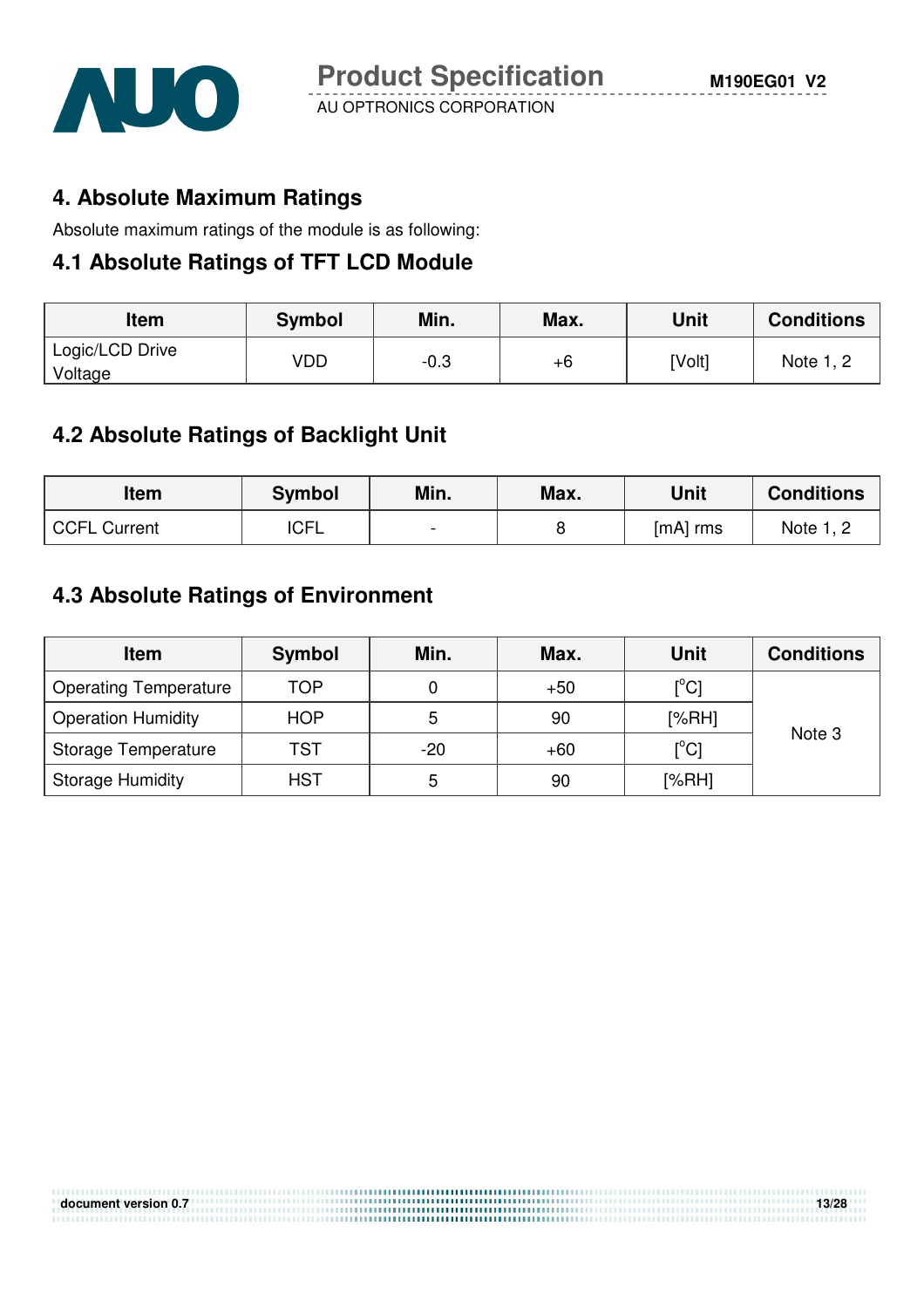

Note 1: With in Ta=  $25^{\circ}$ C

Note 2: Permanent damage to the device may occur if exceed maximum values

Note 3: For quality performance, please refer to AUO IIS (Incoming Inspection Standard).

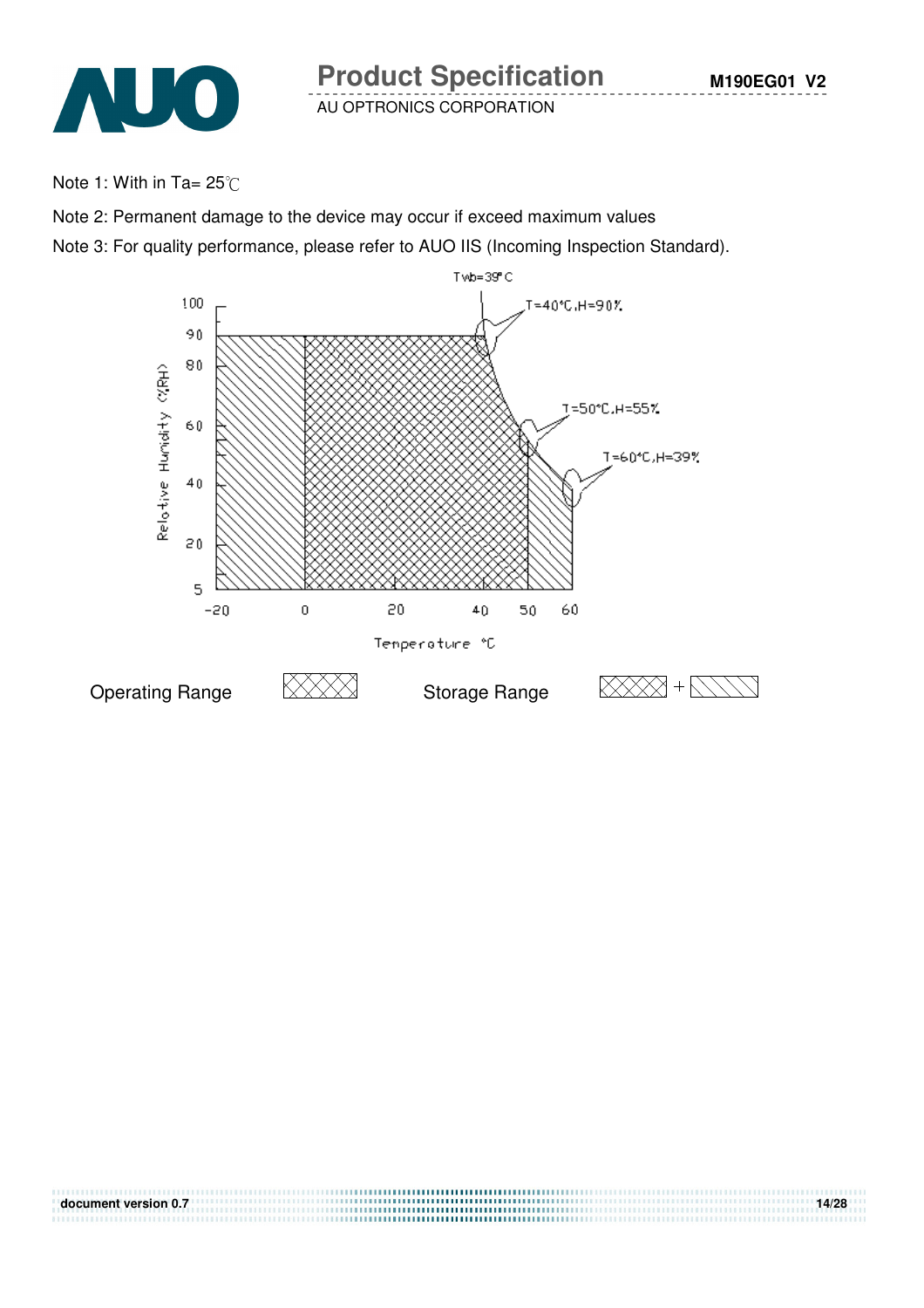

### **5. Electrical characteristics**

#### **5.1 TFT LCD Module**

### **5.1.1 Power Specification**

Input power specifications are as follows:

| <b>Symble</b> | <b>Parameter</b>           | Min.                     | Typ. | Max. | <b>Unit</b> | <b>Condition</b>                                      |
|---------------|----------------------------|--------------------------|------|------|-------------|-------------------------------------------------------|
| <b>VDD</b>    | Logic/LCD Drive<br>Voltage | 4.5                      | 5.0  | 5.5  | [Volt]      | ±10%                                                  |
| <b>IDD</b>    | Input Current              | $\overline{\phantom{a}}$ | 1.50 | 1.80 | [A]         | VDD= 5.0V, All White Pattern<br>At 75Hz               |
| <b>PDD</b>    | <b>VDD Power</b>           | $\blacksquare$           | 7.5  | 9.0  | [Watt]      | VDD= 5.0V, All White Pattern<br>At $75Hz$ ,<br>Note 1 |
| <b>IRush</b>  | Inrush Current             | $\overline{\phantom{a}}$ | 2    | 3    | [A]         | Note 2                                                |

Note 1: The variance of VDD power consumption is ±10%.

Note 2: Measurement conditions:



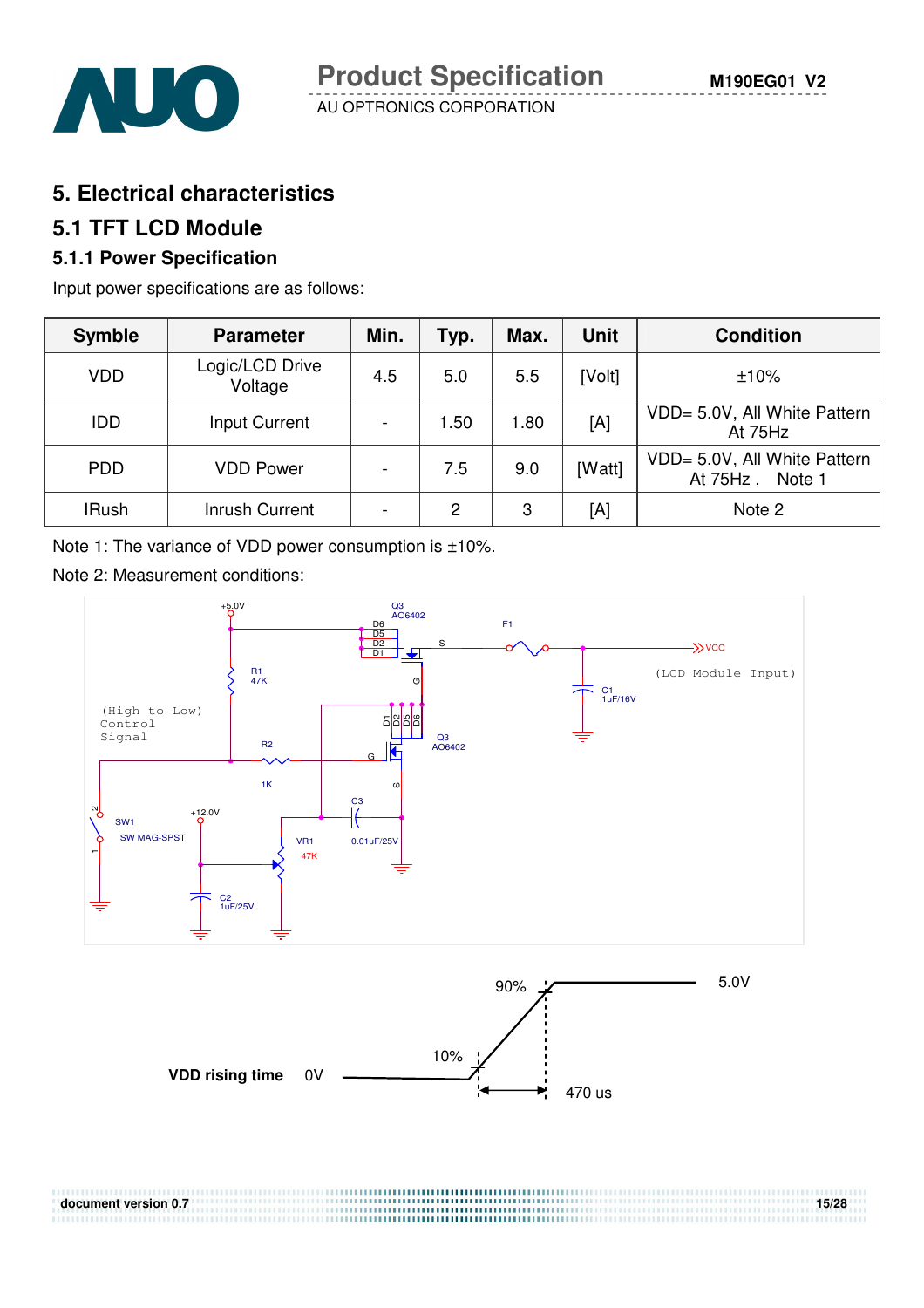

### **5.2 Backlight Unit**

Parameter quideline for CCFL Inverter is under stable conditions at  $25\degree$  (Room Temperature):

| <b>Parameter</b>                                 | Min.   | Typ.          | Max.        | <b>Unit</b> | <b>Condition</b> |
|--------------------------------------------------|--------|---------------|-------------|-------------|------------------|
| <b>CCFL Standard Current(ISCFL)</b>              | 7.0    | 7.5           | 8.0         | $[mA]$ rms  | Note 2           |
| <b>CCFL Operation Current (IRCFL)</b>            | 3.0    | 7.5           | 8.0         | $[mA]$ rms  | Note 2           |
| <b>CCFL Frequency(FCFL)</b>                      | 40     | 60            | 80          | [KHz]       | Note $3,4$       |
| CCFL Ignition Voltage(ViCFL, $Ta = 0^{\circ}$ C) | 1690   |               |             | [Volt] rms  | Note 5           |
| CCFL Ignition Voltage(ViCF, $Ta = 25^{\circ}$ C) | 1300   |               |             | [Volt] rms  |                  |
| <b>CCFL Operation Voltage (VCFL)</b>             |        | 653<br>@7.5mA | 796<br>@3mA | [Volt] rms  | Note 6           |
| <b>CCFL Power Consumption(PCFL)</b>              |        | 19.6          | 20.56       | [Watt]      | Note 6           |
| <b>CCFL Life Time(LTCFL)</b>                     | 40,000 | 50,000        |             | [Hour]      | Note 7           |

Note 1: Typ. are AUO recommended design points.

- \*1 All of characteristics listed are measured under the condition using the AUO test inverter.
- \*2 In case of using an inverter other than listed, it is recommended to check the inverter carefully. Sometimes, interfering noise stripes appear on the screen, and substandard luminance or flicker at low power may happen.
- \*3 In designing an inverter, it is suggested to check safety circuit very carefully. Impedance of CCFL, for instance, becomes more than 1 [M ohm] when CCFL is damaged.
- \*4 Generally, CCFL has some amount of delay time after applying kick-off voltage. It is recommended to keep on applying kick-off voltage for 1 [Sec] until discharge.
- \*5 Reducing CCFL current increases CCFL discharge voltage and generally increases CCFL discharge frequency. So all the parameters of an inverter should be carefully designed so as not to produce too much leakage current from high-voltage output of the inverter.
- Note 2: CCFL standard current is measured at  $25\pm2^{\circ}$ .
- Note 3: CCFL discharge frequency should be carefully determined to avoid interference between inverter and TFT LCD.
- Note 4: The frequency range will not affect to lamp life and reliability characteristics.
- Note 5: CCFL inverter should be able to give out a power that has a generating capacity of over 1,690 voltage. Lamp units need 1,690 voltage minimum for ignition.
- Note 6: The variance of CCFL power consumption is ±10%. Calculator value for reference (ISCFL × VCFL ×  $4 = PCFL$
- Note 7: Definition of life: brightness becomes 50%. The typical life time of CCFL is on the condition at 7.5 mA lamp current.

**document version 0.7** 16/28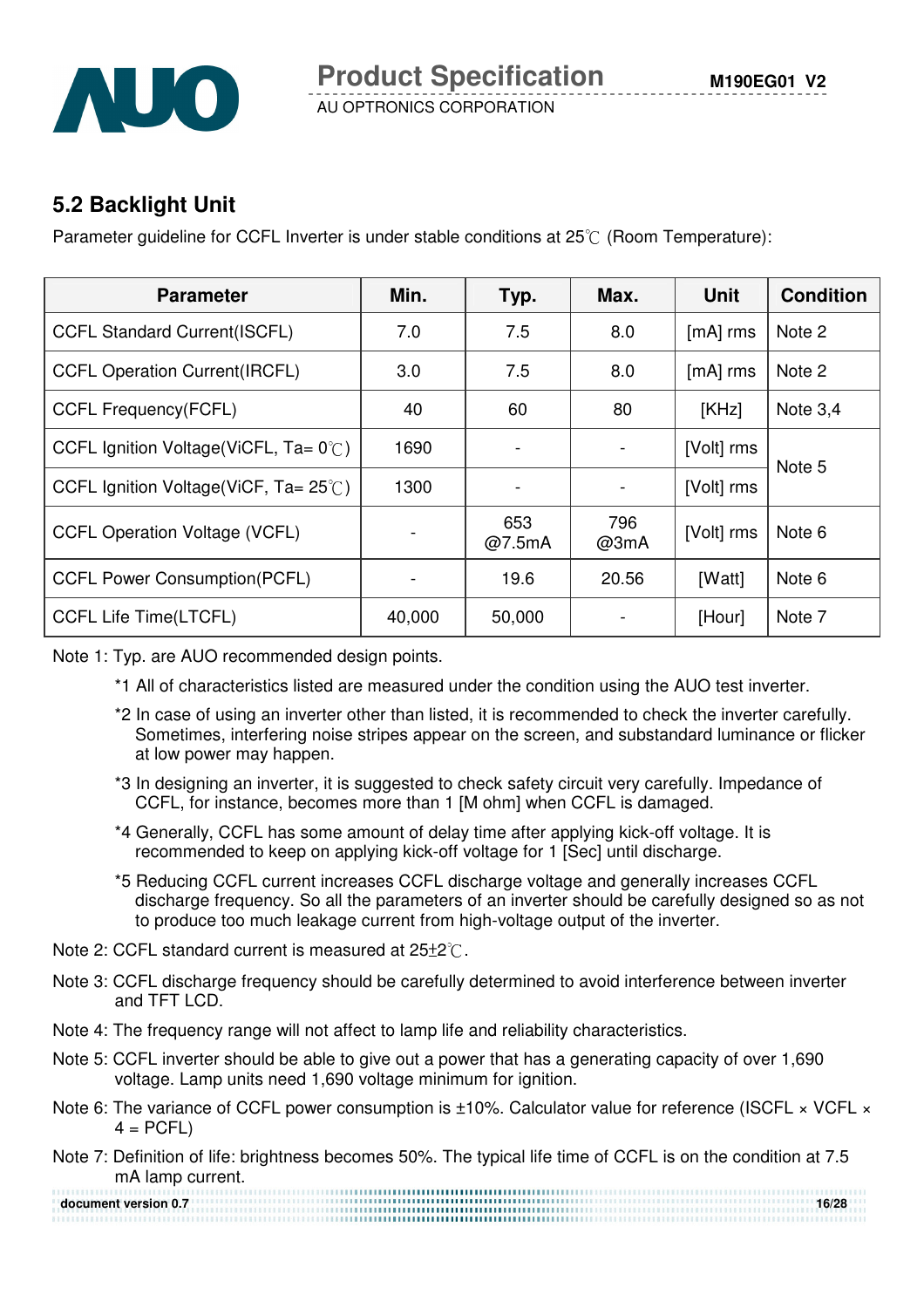

### **6. Signal Characteristic**

#### **6.1 Pixel Format Image**

Following figure shows the relationship of the input signals and LCD pixel format.



**document version 0.7** 17/28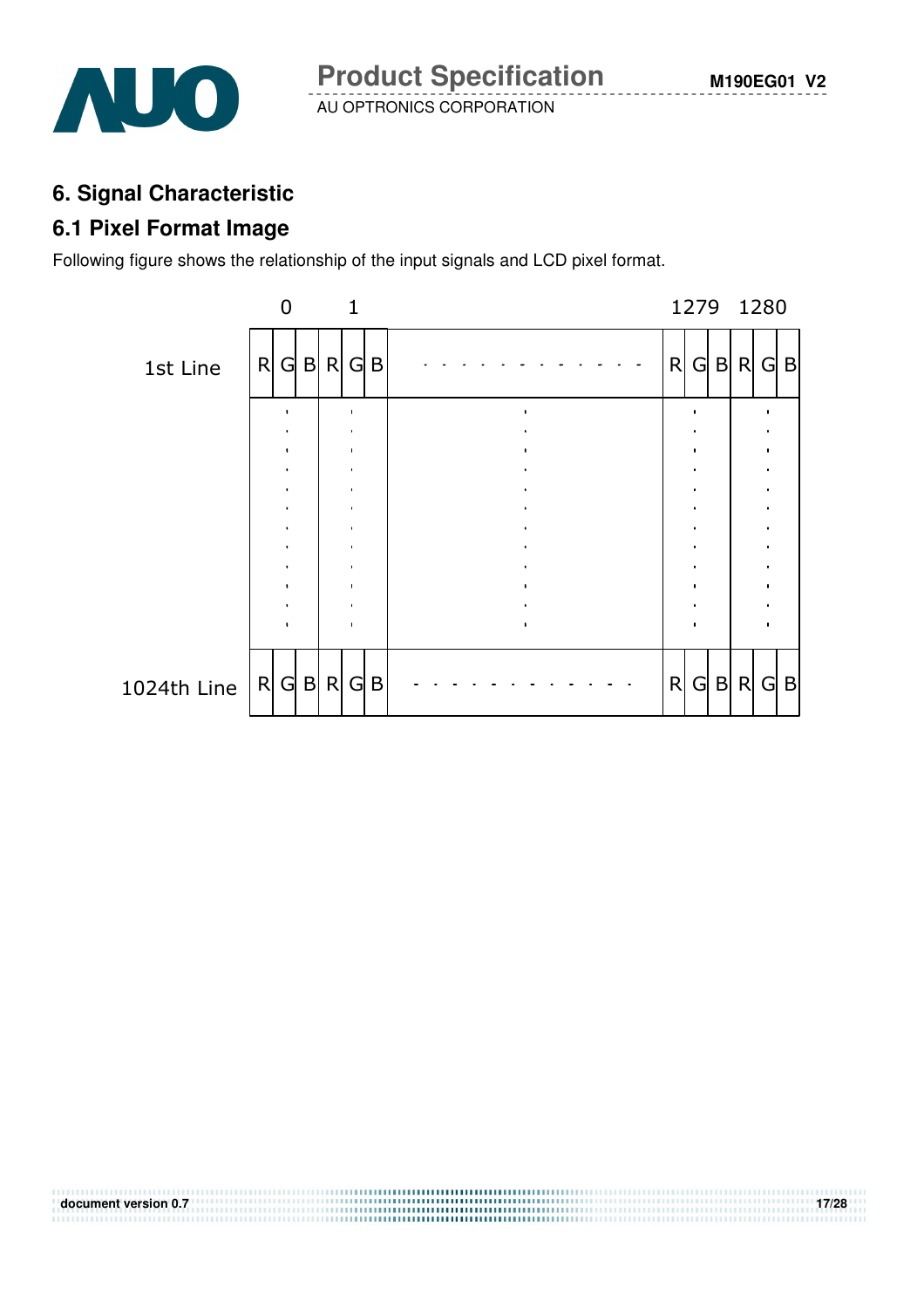

### **6.2 The Input Data Format**



**document version 0.7** 18/28

Note1: Normally, DE, VS, HS on EVEN channel are not used. Note2: Please follow VESA. Note3: 8-bit in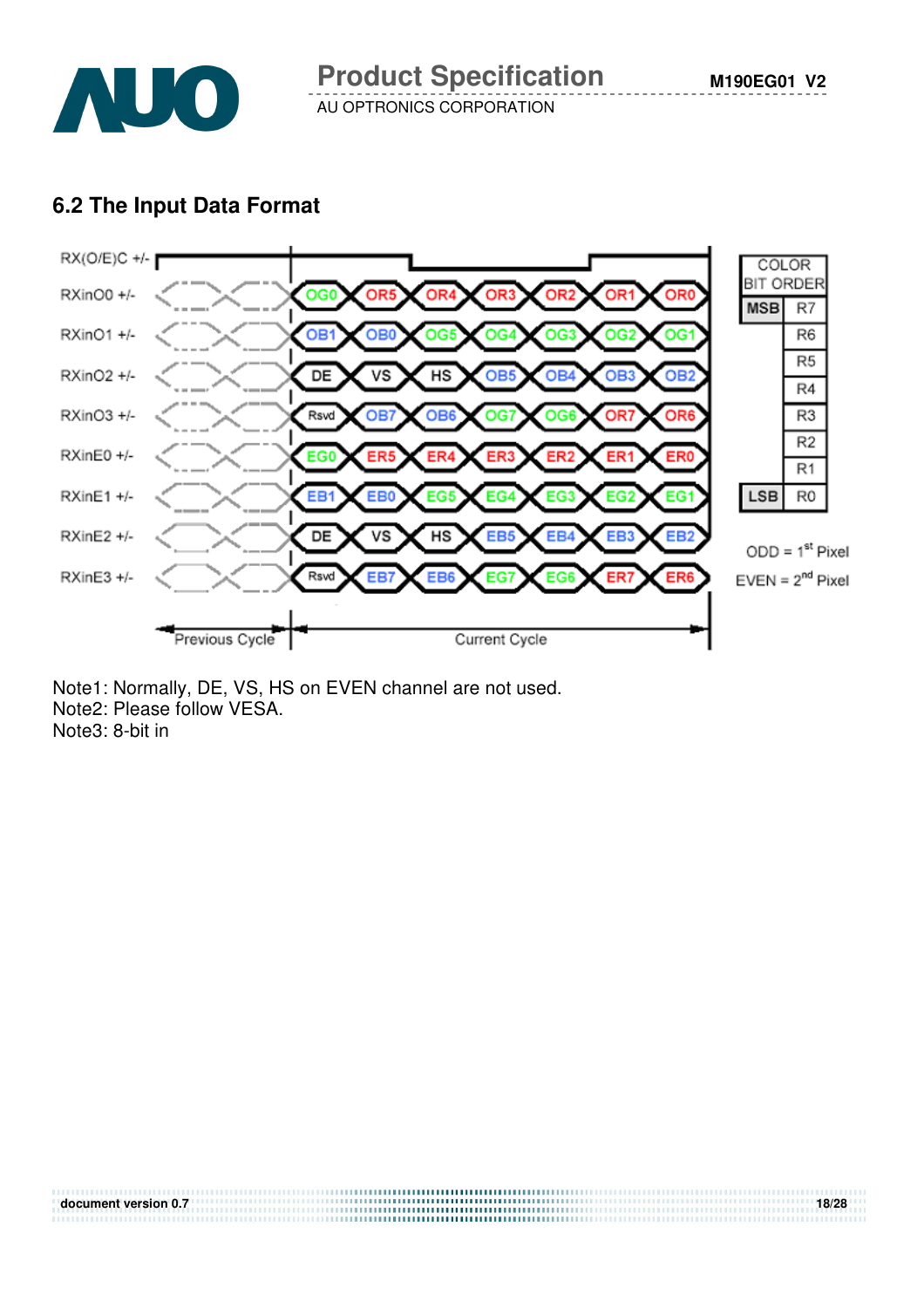

# **6.3 Signal Description**

The module using a pair of LVDS receiver SN75LVDS82(Texas Instruments) or compatible. LVDS is a differential signal technology for LCD interface and high speed data transfer device. Transmitter shall be SN75LVDS83(negative edge sampling) or compatible**.** The first LVDS port(RxOxxx) transmits odd pixels while the second LVDS port(RxExxx) transmits even pixels.

|                | <b>PIN # SIGNAL NAME</b> | <b>DESCRIPTION</b>                                                       |
|----------------|--------------------------|--------------------------------------------------------------------------|
| 1              | RxOIN0-                  | Negative LVDS differential data input (Odd data)                         |
| $\overline{c}$ | RxOIN0+                  | Positive LVDS differential data input (Odd data)                         |
| 3              | RxOIN1-                  | Negative LVDS differential data input (Odd data)                         |
| 4              | RxOIN1+                  | Positive LVDS differential data input (Odd data)                         |
| 5              | RxOIN2-                  | Negative LVDS differential data input (Odd data, H-Sync, V-Sync, DSPTMG) |
| 6              | RxOIN2+                  | Positive LVDS differential data input (Odd data, H-Sync, V-Sync, DSPTMG) |
| 7              | <b>VSS</b>               | Power Ground                                                             |
| 8              | RxOCLKIN-                | Negative LVDS differential clock input (Odd clock)                       |
| 9              | RxOCLKIN+                | Positive LVDS differential clock input (Odd clock)                       |
| 10             | RxOIN3-                  | Negative LVDS differential data input (Odd data)                         |
| 11             | RxOIN3+                  | Positive LVDS differential data input (Odd data)                         |
| 12             | RxEIN0-                  | Negative LVDS differential data input (Even data)                        |
| 13             | RxEIN0+                  | Positive LVDS differential data input (Even data)                        |
| 14             | <b>VSS</b>               | Power Ground                                                             |
| 15             | RxEIN1-                  | Negative LVDS differential data input (Even data)                        |
| 16             | $RxEIN1+$                | Positive LVDS differential data input (Even data)                        |
| 17             | <b>VSS</b>               | Power Ground                                                             |
| 18             | RxEIN2-                  | Negative LVDS differential data input (Even data)                        |
| 19             | RxEIN2+                  | Positive LVDS differential data input (Even data)                        |
| 20             | RxECLKIN-                | Negative LVDS differential clock input (Even clock)                      |
| 21             | RxECLKIN+                | Positive LVDS differential clock input (Even clock)                      |
| 22             | RxEIN3-                  | Negative LVDS differential data input (Even data)                        |
| 23             | RxEIN3+                  | Positive LVDS differential data input (Even data)                        |
| 24             | <b>VSS</b>               | Power Ground                                                             |
| 25             | <b>VSS</b>               | Power Ground                                                             |
| 26             | <b>NC</b>                | No Connection (for AUO test)                                             |
| 27             | <b>VSS</b>               | Power Ground                                                             |
| 28             | <b>VCC</b>               | +5.0V Power Supply                                                       |
| 29             | <b>VCC</b>               | +5.0V Power Supply                                                       |
| 30             | <b>VCC</b>               | +5.0V Power Supply                                                       |

**document version 0.7** 19/28<br> **document version 0.7**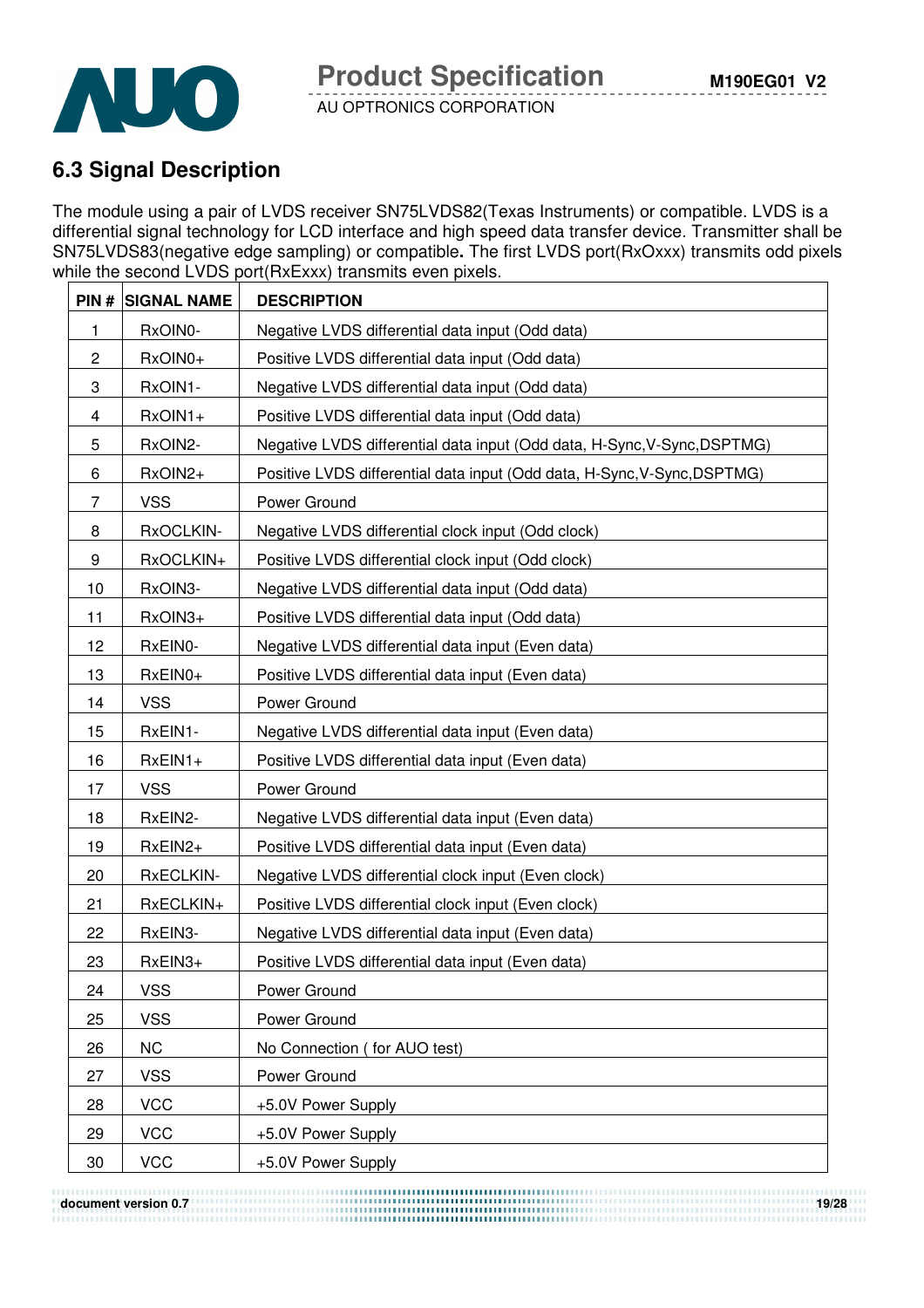

Note1: Start from left side



Note2: Input signals of odd and even clock shall be the same timing. Note3: Please follow PSWG.

# **6.4 Interface Timing**

#### **6.4.1 Timing Characteristics**

Basically, interface timings described here is not actual input timing of LCD module but output timing of SN75LVDS82DGG (Texas Instruments) or equivalent.

| Item       |              | Symbol   | Min  | Typ  | Max  | Unit       |
|------------|--------------|----------|------|------|------|------------|
| Data CLK   |              | Tclk     | 30   | 54   | 83   | <b>MHz</b> |
| H-section  | Period       | Th       | 720  | 844  | 1024 | Tclk       |
|            | Display Area | Tdisp(h) | 640  | 640  | 640  | Tclk       |
| V-section. | Period       | Tv       | 1035 | 1066 | 2048 | Th         |
|            | Display Area | Tdisp(v) | 1024 | 1024 | 1024 | Th         |
| Frame Rate |              |          | 50   | 60   | 75   | Hz         |

Note : DE mode only

**document version 0.7 20/28**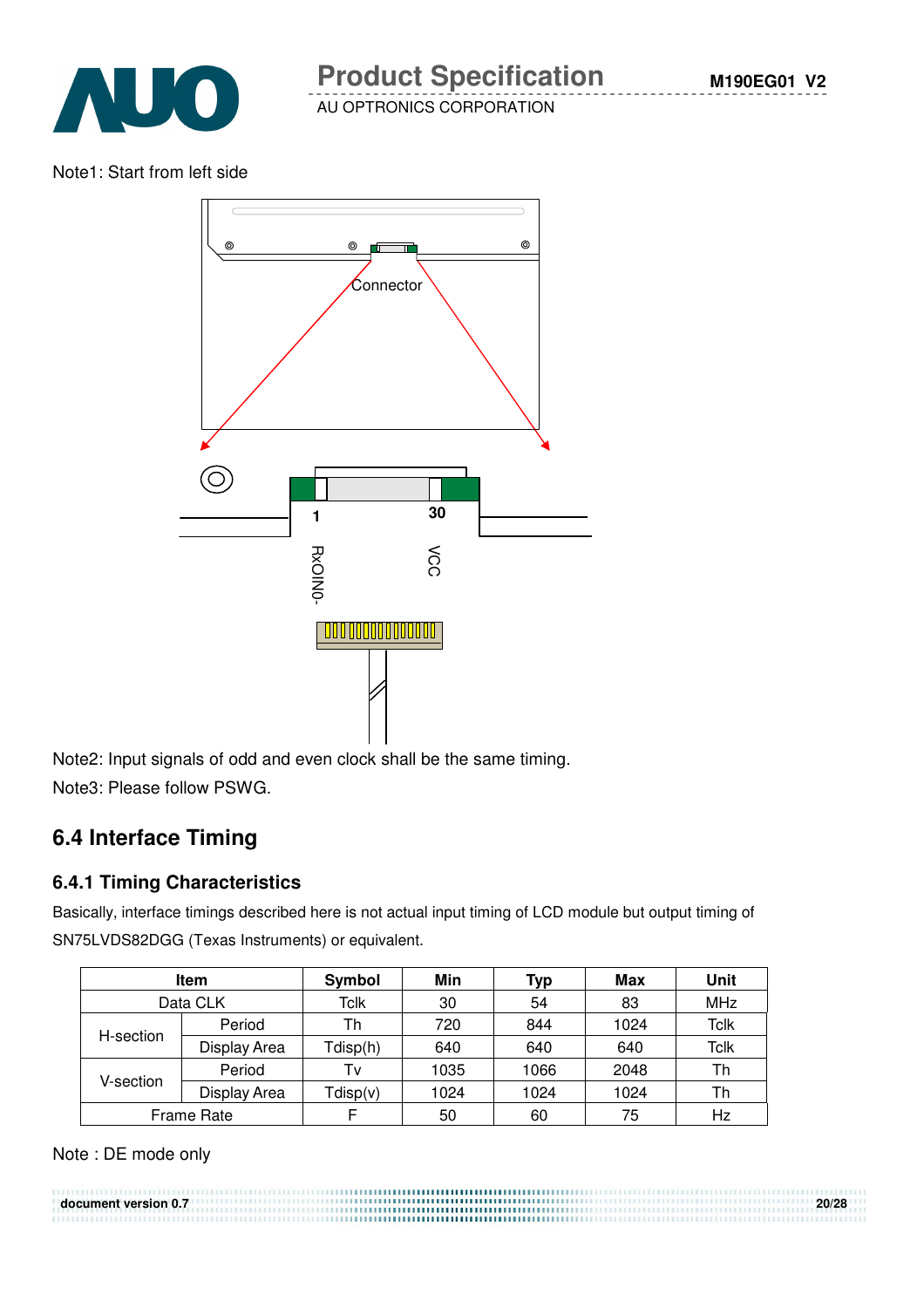

#### **6.4.2 Timing Digram**

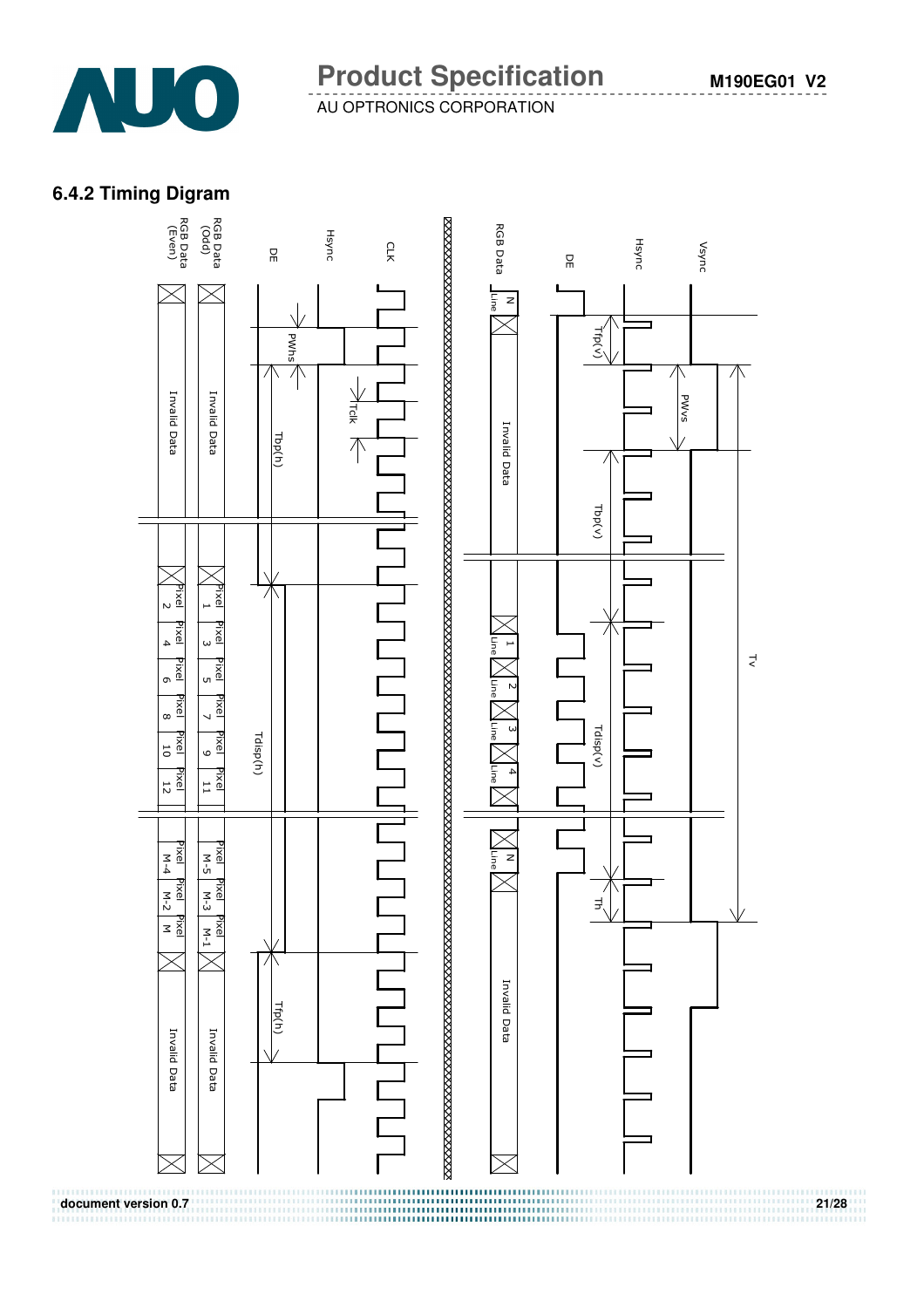

### **6.5 Power ON/OFF Sequence**

VDD power and lamp on/off sequence is as follows. Interface signals are also shown in the chart. Signals from any system shall be Hi-Z state or low level when VDD is off.



#### **Power Sequence Timing**

| <b>Parameter</b> |      | <b>Value</b>                 | <b>Unit</b>    |      |
|------------------|------|------------------------------|----------------|------|
|                  | Min. | Typ.                         | Max.           |      |
| T1               | 0.5  | $\blacksquare$               | 10             | [ms] |
| T <sub>2</sub>   | 0    | $\overline{a}$               | 50             | [ms] |
| T <sub>3</sub>   | 200  | -                            | $\blacksquare$ | [ms] |
| T <sub>4</sub>   | 200  | $\qquad \qquad \blacksquare$ | -              | [ms] |
| T <sub>5</sub>   | 0    | 16                           | 50             | [ms] |
| T6               |      | -                            | 10             | [ms] |
| T7               | 500  |                              |                | [ms] |

**document version 0.7 22/28**

Note: The values of the table are follow VESA.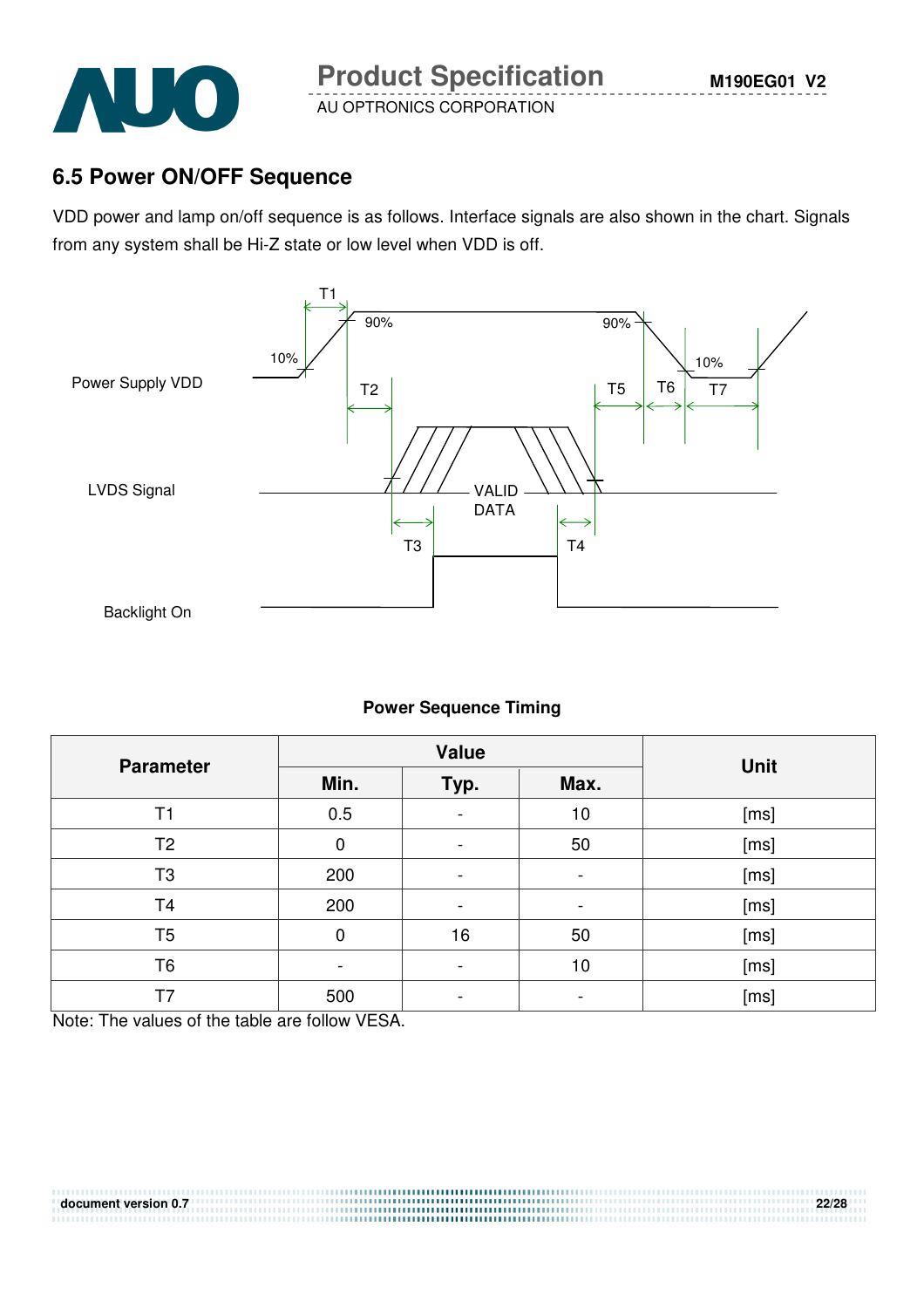

# **7. Connector & Pin Assignment**

Physical interface is described as for the connector on module.These connectors are capable of accommodating the following signals and will be following components.

# **7.1 TFT LCD Module**

#### **7.1.1 Connector**

| Connector Name / Designation      | Interface Connector / Interface card |
|-----------------------------------|--------------------------------------|
| Manufacturer                      | JAE or compatible                    |
| <b>Type Part Number</b>           | FI-XB30SSL-HF15                      |
| <b>Mating Housing Part Number</b> | FI-X30HL                             |

#### **7.1.2 Pin Assignment**

| Pin#             | <b>Signal Name</b> | Pin#           | <b>Signal Name</b> |
|------------------|--------------------|----------------|--------------------|
| 1                | RxOIN0-            | $\overline{c}$ | RxOIN0+            |
| 3                | RxOIN1-            | 4              | $RxOIN1+$          |
| 5                | RxOIN2-            | 6              | RxOIN2+            |
| $\overline{7}$   | <b>VSS</b>         | 8              | RxOCLKIN-          |
| 9                | RxOCLKIN+          | 10             | RxOIN3-            |
| 11               | RxOIN3+            | 12             | RxEIN0-            |
| 13               | RxEIN0+            | 14             | <b>VSS</b>         |
| 15 <sub>15</sub> | RxEIN1-            | 16             | $RxEIN1+$          |
| 17               | <b>VSS</b>         | 18             | RxEIN2-            |
| 19               | $RxEIN2+$          | 20             | <b>RxECLKIN-</b>   |
| 21               | RxECLKIN+          | 22             | RxEIN3-            |
| 23               | $RxEIN3+$          | 24             | <b>VSS</b>         |
| 25               | <b>VSS</b>         | 26             | <b>NC</b>          |
| 27               | <b>VSS</b>         | 28             | <b>VCC</b>         |
| 29               | <b>VCC</b>         | 30             | <b>VCC</b>         |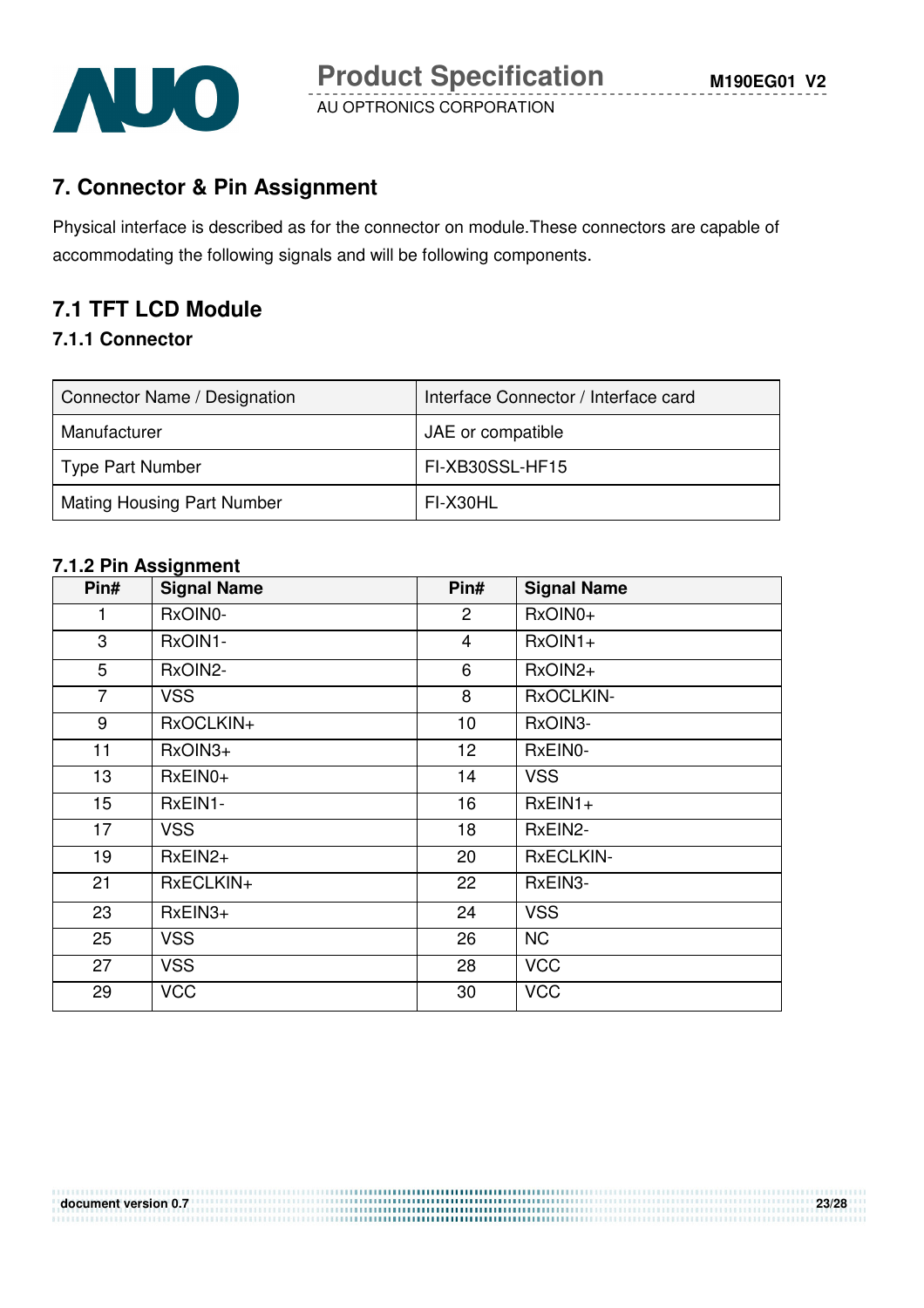

# **7.2 Backlight Unit**

Physical interface is described as for the connector on module. These connectors are capable of accommodating the following signals and will be following components.

| Connector Name / Designation   | Lamp Connector / Backlight lamp |
|--------------------------------|---------------------------------|
| Manufacturer                   | JST                             |
| Type Part Number               | <b>BHSR-02VS-1</b>              |
| <b>Mating Type Part Number</b> | SM02B-BHSS-1-TB                 |

#### **7.2.1 Signal for Lamp connector**

|       | Connector No.   | Pin No. | Input            | Color        | Function            |
|-------|-----------------|---------|------------------|--------------|---------------------|
| Upper | CN1             |         | Hot1             | Pink         | <b>High Voltage</b> |
|       |                 |         | Cold1            | <b>Black</b> | Low Voltage         |
|       | CN <sub>2</sub> |         | Hot <sub>2</sub> | <b>Blue</b>  | High Voltage        |
|       |                 |         | Cold2            | White        | Low Voltage         |

|              | Connector No. | Pin No. | Input             | Color        | Function            |
|--------------|---------------|---------|-------------------|--------------|---------------------|
| CN3<br>Lower |               |         | Hot1              | Pink         | <b>High Voltage</b> |
|              |               | ∩       | Cold1             | <b>Black</b> | Low Voltage         |
|              | CN4           |         | Hot <sub>2</sub>  | <b>Blue</b>  | High Voltage        |
|              |               | ∩       | Cold <sub>2</sub> | White        | Low Voltage         |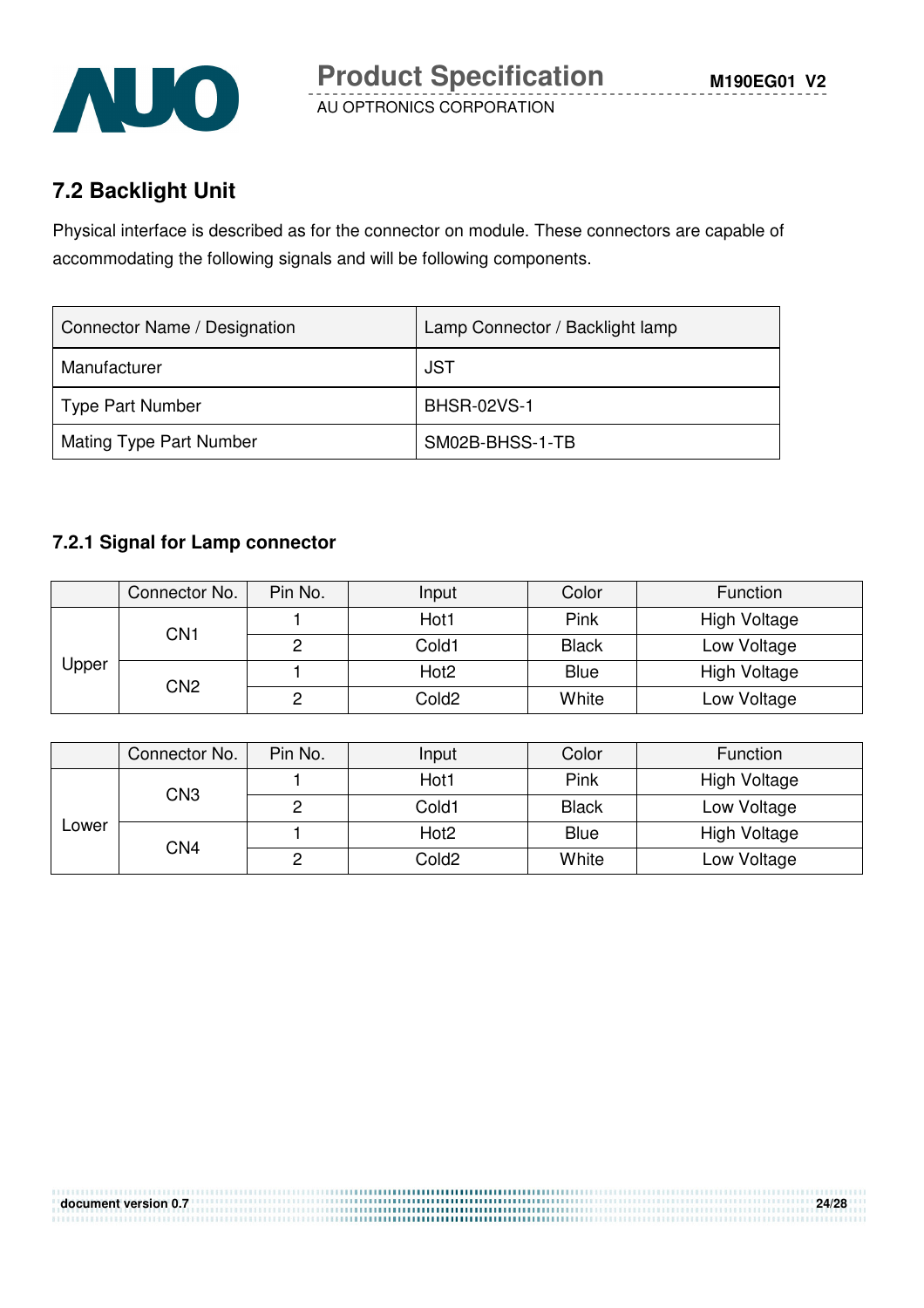## **8. Reliability Test**

Environment test conditions are listed as following table.

| <b>Items</b>                             | <b>Required Condition</b>                                                                                                      | <b>Note</b>    |
|------------------------------------------|--------------------------------------------------------------------------------------------------------------------------------|----------------|
| Temperature Humidity Bias (THB)          | Ta= $50^{\circ}$ C, 80%RH, 300 hours                                                                                           |                |
| High Temperature Operation (HTO)         | Ta= $50^{\circ}$ C, 50%RH, 300 hours                                                                                           |                |
| Low Temperature Operation (LTO)          | Ta= $0^{\circ}$ C, 300 hours                                                                                                   |                |
| High Temperature Storage (HTS)           | Ta= $60^{\circ}$ C, 300 hours                                                                                                  |                |
| Low Temperature Storage (LTS)            | Ta= $-20^{\circ}$ C, 300 hours                                                                                                 |                |
| <b>Vibration Test</b><br>(Non-operation) | Acceleration: 1.5 G<br>Wave: Random<br>Frequency: 10 - 200 - 10 Hz<br>Sweep: 30 Minutes each Axis (X, Y, Z)                    |                |
| <b>Shock Test</b><br>(Non-operation)     | Acceleration: 50 G<br>Wave: Half-sine<br>Active Time: 20 ms<br>Direction: $\pm X$ , $\pm Y$ , $\pm Z$ (one time for each Axis) |                |
| Drop Test                                | Height: 60 cm, package test                                                                                                    |                |
| Thermal Shock Test (TST)                 | $-20^{\circ}$ C/30min, 60 $^{\circ}$ C/30min, 100 cycles                                                                       | 1              |
| On/Off Test                              | On/10sec, Off/10sec, 30,000 cycles                                                                                             |                |
|                                          | Contact Discharge: $\pm$ 8KV, 150pF(330 $\Omega$ ) 1sec,<br>8 points, 25 times/ point.                                         | $\overline{2}$ |
| ESD (ElectroStatic Discharge)            | Air Discharge: $\pm$ 15KV, 150pF(330 $\Omega$ ) 1sec<br>8 points, 25 times/ point.                                             |                |
| <b>Altitude Test</b>                     | Operation:10,000 ft<br>Non-Operation:30,000 ft                                                                                 |                |

- Note 1: The TFT-LCD module will not sustain damage after being subjected to 100 cycles of rapid temperature change. A cycle of rapid temperature change consists of varying the temperature from  $-20^{\circ}$  to 60 $^{\circ}$ , and back again. Power is not applied during the test. After temperature cycling, the unit is placed in normal room ambient for at least 4 hours before power on.
- Note 2: According to EN61000-4-2 , ESD class B: Some performance degradation allowed. No data lost. Self-recoverable. No hardware failures.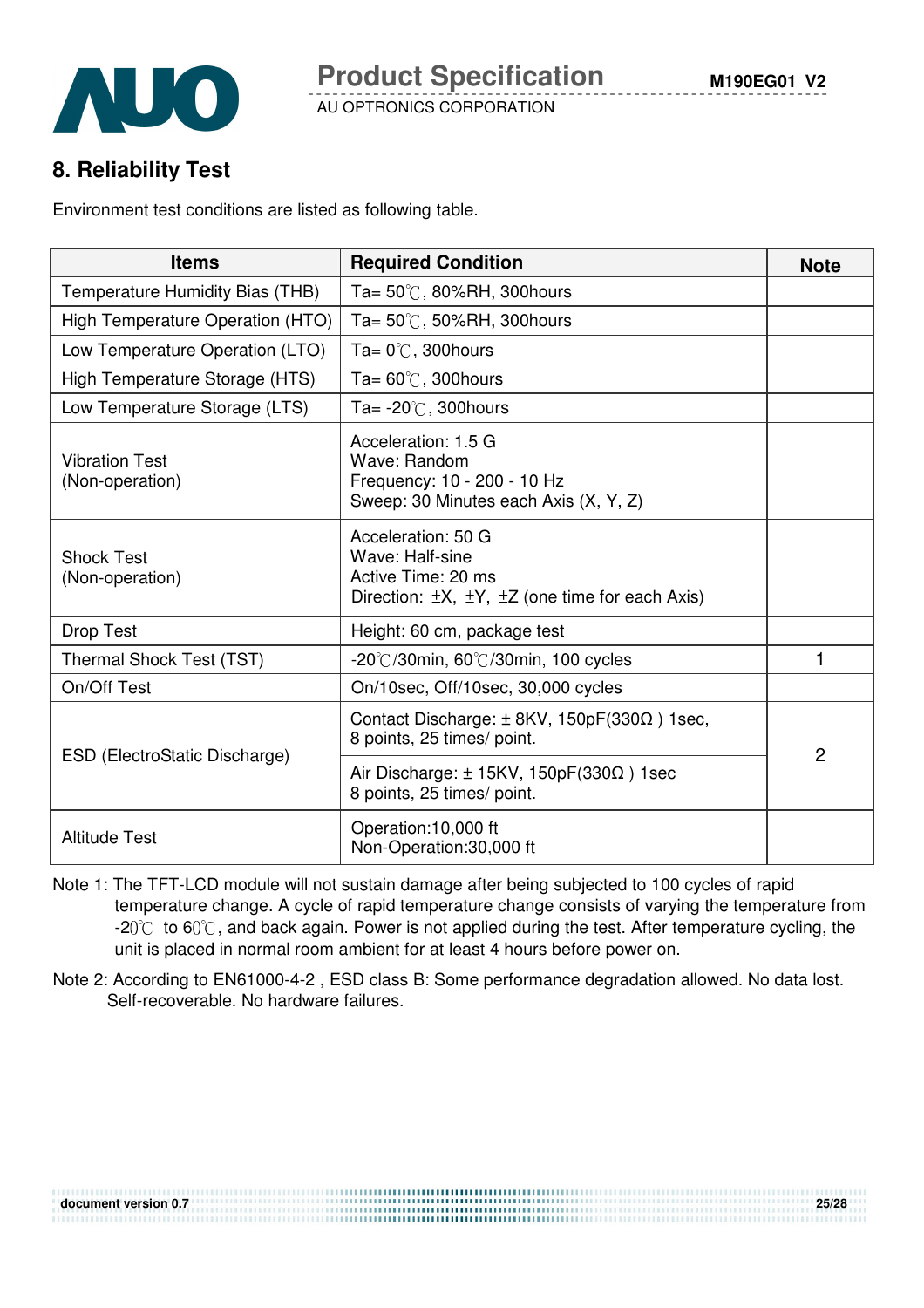

# **9. Shipping Label**

The shipping label format is shown as below.



| document version 0.7 | 26/28 |
|----------------------|-------|
|                      |       |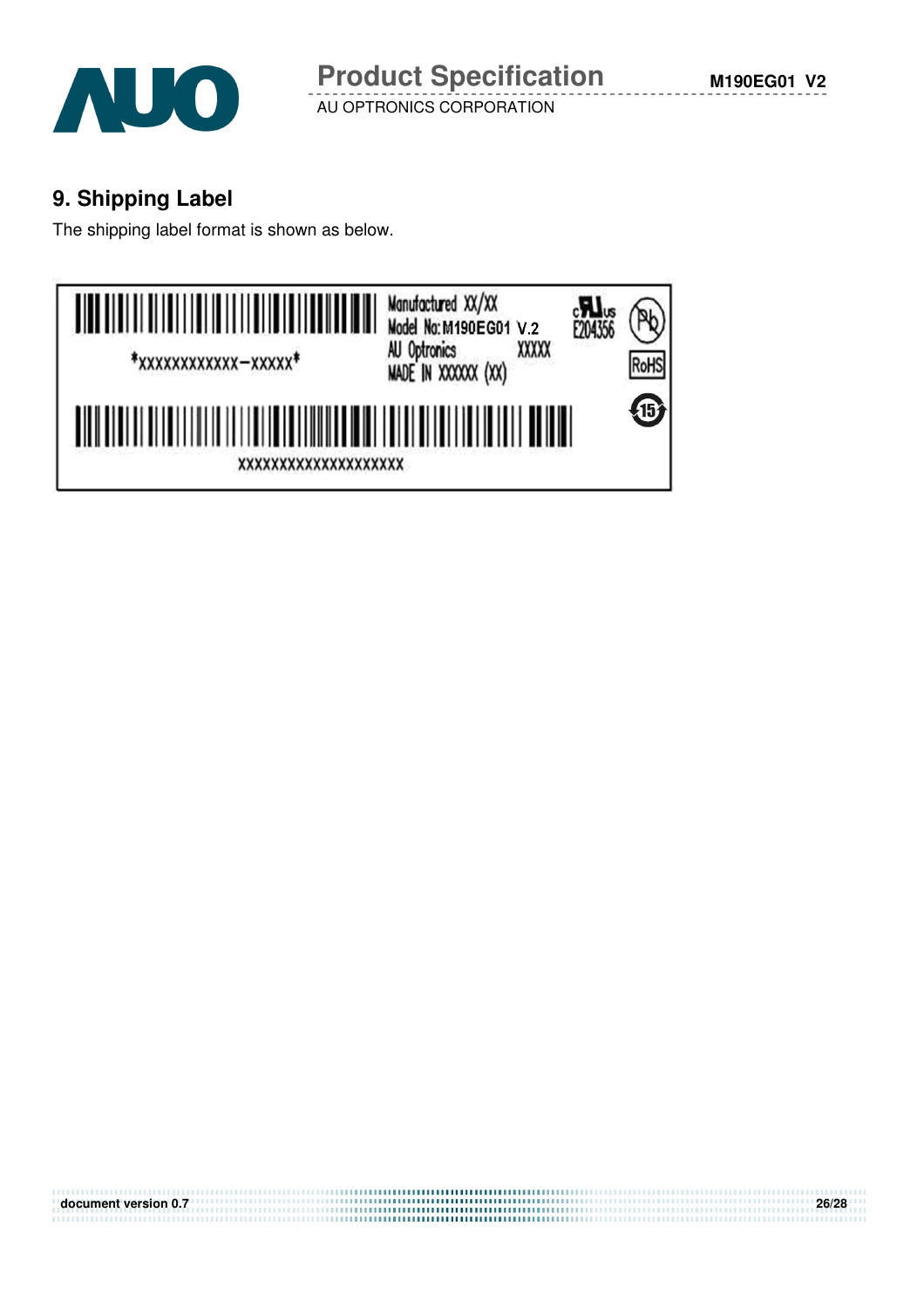

# **10. Mechanical Characteristic**